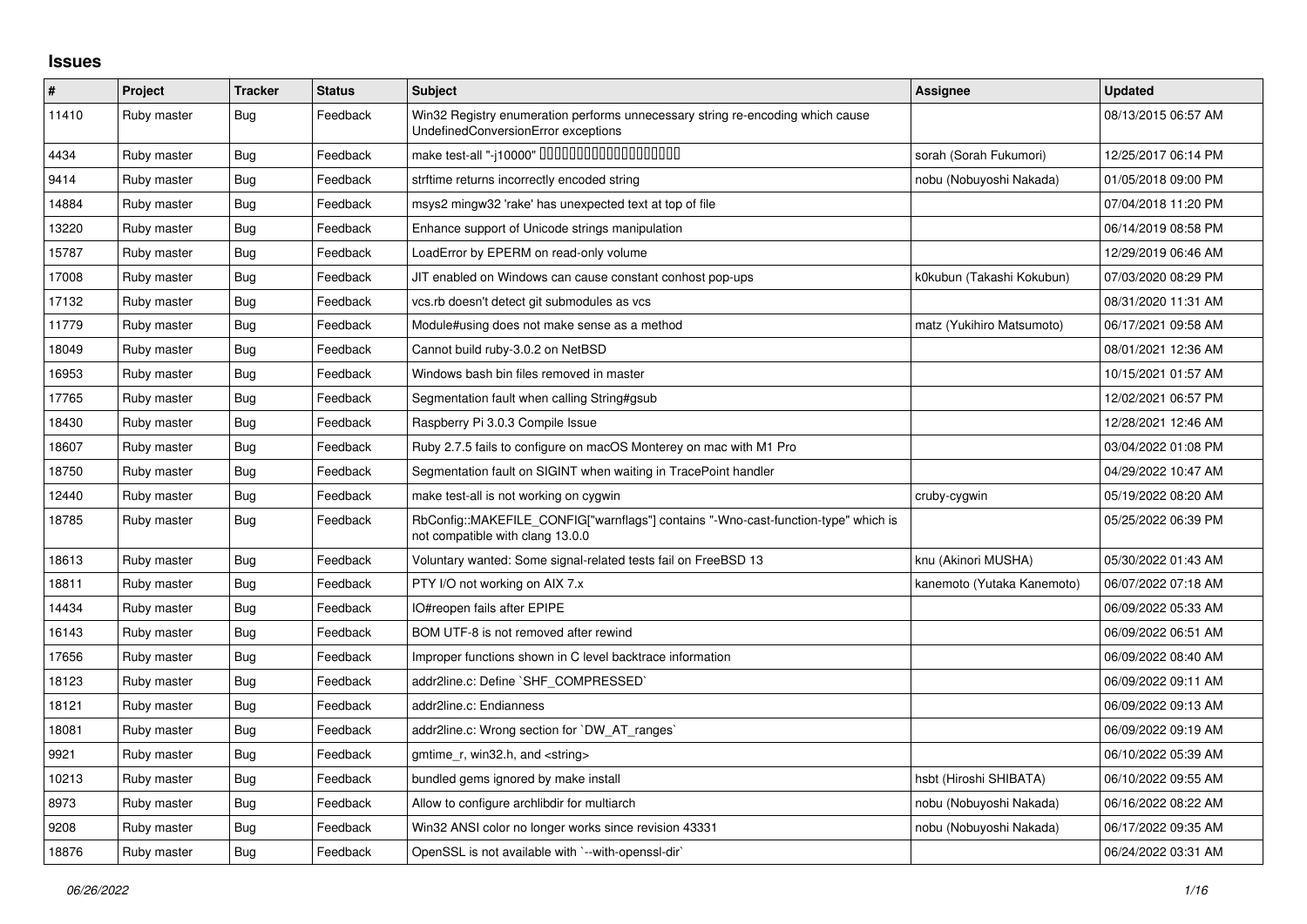| $\pmb{\#}$ | Project     | <b>Tracker</b> | <b>Status</b> | Subject                                                                                                                    | Assignee                  | <b>Updated</b>      |
|------------|-------------|----------------|---------------|----------------------------------------------------------------------------------------------------------------------------|---------------------------|---------------------|
| 8027       | Ruby master | Feature        | Feedback      | add the possibility to raise an exception in #included, #extended, #prepended, #inherited<br>and break the calling feature |                           | 06/02/2013 03:22 PM |
| 8269       | Ruby master | Feature        | Feedback      | stdlib: Add Find.each_file to accompany Find.find                                                                          |                           | 06/02/2013 03:53 PM |
| 8371       | Ruby master | Feature        | Feedback      | Make some enumerators mimic arrays                                                                                         | matz (Yukihiro Matsumoto) | 06/02/2013 04:11 PM |
| 8396       | Ruby master | Feature        | Feedback      | Allow easier destructuring of MatchData                                                                                    |                           | 06/02/2013 04:53 PM |
| 8520       | Ruby master | Feature        | Feedback      | Distinct to_s methods for Array, Hash                                                                                      | matz (Yukihiro Matsumoto) | 06/14/2013 12:37 AM |
| 8422       | Ruby master | Feature        | Feedback      | add Enumerable#reverse_sort and Enumerable#reverse_sort_by                                                                 |                           | 06/14/2013 03:19 AM |
| 8765       | Ruby master | Feature        | Feedback      | Literal for symbol with interpolation                                                                                      |                           | 08/19/2013 10:20 PM |
| 8811       | Ruby master | Feature        | Feedback      | Counterpart to `Hash#key?` for `Array`                                                                                     |                           | 09/04/2013 02:12 AM |
| 8912       | Ruby master | Feature        | Feedback      | Exception.raise                                                                                                            |                           | 09/16/2013 06:23 AM |
| 9099       | Ruby master | Feature        | Feedback      | Train emoji lambda operator                                                                                                |                           | 11/24/2013 01:48 AM |
| 8863       | Ruby master | Feature        | Feedback      | New error class: UndefinedBehaviorError                                                                                    |                           | 01/11/2014 11:09 AM |
| 8168       | Ruby master | Feature        | Feedback      | Feature request: support for (single) statement lambda syntax/definition                                                   | matz (Yukihiro Matsumoto) | 01/11/2014 11:36 AM |
| 9552       | Ruby master | Feature        | Feedback      | Module map!                                                                                                                |                           | 03/09/2014 05:51 AM |
| 9548       | Ruby master | Feature        | Feedback      | Module curry                                                                                                               |                           | 03/11/2014 02:00 PM |
| 9960       | Ruby master | Feature        | Feedback      | Add support for GNU --long options                                                                                         |                           | 06/21/2014 02:06 AM |
| 10018      | Ruby master | Feature        | Feedback      | Consider adding Sub-Includes as in include Foo::bar                                                                        |                           | 07/10/2014 12:49 AM |
| 9963       | Ruby master | Feature        | Feedback      | Symbol.count                                                                                                               |                           | 07/11/2014 06:50 AM |
| 10047      | Ruby master | Feature        | Feedback      | Proposal for failesafe requires                                                                                            |                           | 07/17/2014 10:35 PM |
| 10065      | Ruby master | Feature        | Feedback      | Make `gem env` command output valid YAML                                                                                   | drbrain (Eric Hodel)      | 07/20/2014 10:54 PM |
| 10040      | Ruby master | Feature        | Feedback      | '%d' and '%t' shorthands for 'Date.new(*args)' and 'Time.new(*args)'                                                       |                           | 07/21/2014 03:42 AM |
| 9064       | Ruby master | Feature        | Feedback      | Add support for packages, like in Java                                                                                     | matz (Yukihiro Matsumoto) | 07/29/2014 02:07 AM |
| 10108      | Ruby master | Feature        | Feedback      | NameError#name and nested constants                                                                                        |                           | 08/10/2014 04:37 AM |
| 10131      | Ruby master | Feature        | Feedback      | Greatest multiple of r not greater than x                                                                                  |                           | 08/14/2014 07:23 AM |
| 8515       | Ruby master | Feature        | Feedback      | don't allow irb to dump output for forever and ever                                                                        |                           | 08/15/2014 09:20 PM |
| 10059      | Ruby master | Feature        | Feedback      | [PATCH and SUGGEST] 0000000000000000000000000000000                                                                        |                           | 09/16/2014 11:54 AM |
| 10254      | Ruby master | Feature        | Feedback      | Array#each and Array#map for nested arrays                                                                                 |                           | 09/19/2014 07:38 PM |
| 10270      | Ruby master | Feature        | Feedback      | Hash#insert                                                                                                                |                           | 09/21/2014 01:01 PM |
| 10356      | Ruby master | Feature        | Feedback      | [PATCH 2/2] Remove unused internal functions                                                                               |                           | 10/10/2014 05:24 AM |
| 10381      | Ruby master | Feature        | Feedback      | Pathname#mkdir_p, Pathname#makedirs DDDD                                                                                   | akr (Akira Tanaka)        | 10/15/2014 04:27 AM |
| 10228      | Ruby master | Feature        | Feedback      | Statistics module                                                                                                          |                           | 11/10/2014 11:01 PM |
| 10482      | Ruby master | Feature        | Feedback      | Allow ignored items to vary in `Enumerable#chunk`.                                                                         |                           | 11/11/2014 10:08 AM |
| 10844      | Ruby master | Feature        | Feedback      | TracePoint API needs an event to inform about creating/removing a new frame without<br>calling something                   | ko1 (Koichi Sasada)       | 03/02/2015 06:38 PM |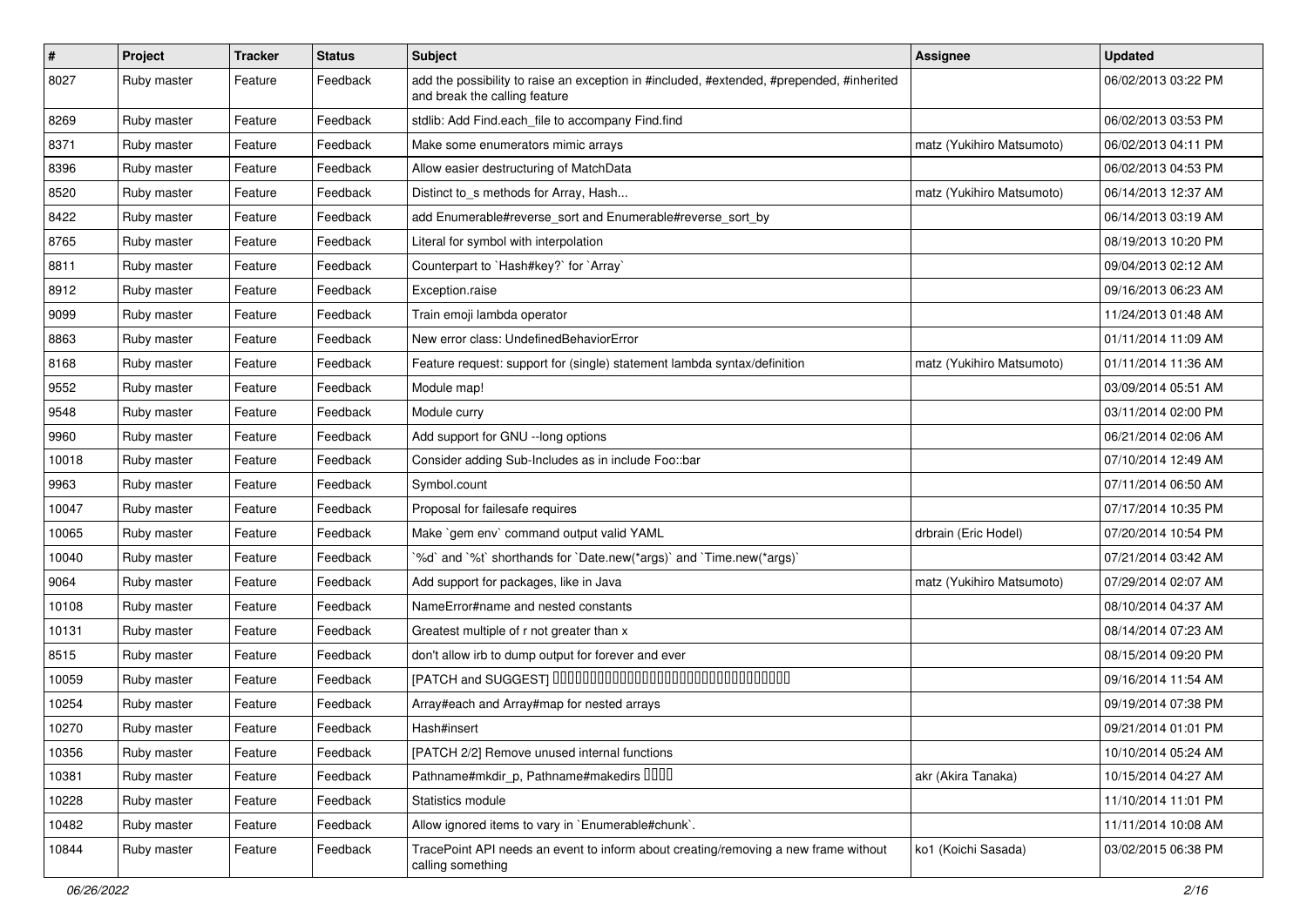| #     | Project     | <b>Tracker</b> | <b>Status</b> | Subject                                                                                               | <b>Assignee</b>           | <b>Updated</b>      |
|-------|-------------|----------------|---------------|-------------------------------------------------------------------------------------------------------|---------------------------|---------------------|
| 11154 | Ruby master | Feature        | Feedback      | Postfix `!?` can use as the valid function identifier.                                                |                           | 05/18/2015 04:49 PM |
| 11227 | Ruby master | Feature        | Feedback      | May it be possible to add some symbols to IO.new()?                                                   |                           | 06/06/2015 03:57 AM |
| 11087 | Ruby master | Feature        | Feedback      | Method to retrieve {local, global, instance} variables as a Hash                                      | matz (Yukihiro Matsumoto) | 06/12/2015 09:13 AM |
| 11139 | Ruby master | Feature        | Feedback      | [PATCH] socket: support accept `sock_nonblock: (true false)'                                          | akr (Akira Tanaka)        | 07/02/2015 01:30 AM |
| 10211 | Ruby master | Feature        | Feedback      | Implement Signal.current_trap(sig)                                                                    |                           | 08/09/2015 01:00 PM |
| 6251  | Ruby master | Feature        | Feedback      | Magic comments for compile options                                                                    | matz (Yukihiro Matsumoto) | 08/21/2015 11:47 PM |
| 11348 | Ruby master | Feature        | Feedback      | TracePoint API needs events for fiber's switching                                                     | ko1 (Koichi Sasada)       | 09/01/2015 09:12 AM |
| 5103  | Ruby master | Feature        | Feedback      | [ext/openssl] Object equality for objects based on ASN.1 structures                                   |                           | 09/13/2015 03:32 AM |
| 5102  | Ruby master | Feature        | Feedback      | [ext/openssl] Purpose of OpenSSL::PKCS12.new / Allow changing the password                            |                           | 09/13/2015 03:33 AM |
| 11529 | Ruby master | Feature        | Feedback      | extensible % literal declarations                                                                     |                           | 09/17/2015 05:57 PM |
| 11530 | Ruby master | Feature        | Feedback      | unicode planes                                                                                        |                           | 09/21/2015 05:46 AM |
| 10930 | Ruby master | Feature        | Feedback      | Allow splat operator to work for string interpolation                                                 |                           | 12/05/2015 04:53 AM |
| 11791 | Ruby master | Feature        | Feedback      | The literal quotes should accept more quote characters (aka more unicode characters)                  |                           | 12/09/2015 12:45 AM |
| 11824 | Ruby master | Feature        | Feedback      | Add Enumerator#to_ary for added implicit behavior                                                     |                           | 12/15/2015 09:48 PM |
| 11918 | Ruby master | Feature        | Feedback      | Make #finite? consistent with #nonzero?                                                               |                           | 12/29/2015 03:28 PM |
| 11911 | Ruby master | Feature        | Feedback      | Immutable method definitions and/or static dispatch                                                   |                           | 01/03/2016 07:04 AM |
| 3356  | Ruby master | Feature        | Feedback      | Add GetShortPathName to ruby                                                                          | usa (Usaku NAKAMURA)      | 01/21/2016 02:27 PM |
| 12042 | Ruby master | Feature        | Feedback      | A better interface that returns a list of local variables available where the exception is<br>raised  |                           | 02/03/2016 05:10 AM |
| 11997 | Ruby master | Feature        | Feedback      | A method to read a file with interpolations                                                           |                           | 03/17/2016 01:13 PM |
| 12304 | Ruby master | Feature        | Feedback      | String#split with a block                                                                             |                           | 04/21/2016 12:29 AM |
| 12242 | Ruby master | Feature        | Feedback      | Is it worth adding collision probability of SecureRandom functions in RubyDoc?                        |                           | 05/15/2016 07:56 AM |
| 12357 | Ruby master | Feature        | Feedback      | Random#initialize with a String                                                                       |                           | 05/17/2016 05:20 PM |
| 6739  | Ruby master | Feature        | Feedback      | One-line rescue statement should support specifying an exception class                                | matz (Yukihiro Matsumoto) | 05/18/2016 12:42 AM |
| 12263 | Ruby master | Feature        | Feedback      | Feature request: &&. operator (shorthand for foo && foo.method)                                       |                           | 05/22/2016 06:03 AM |
| 3001  | Ruby master | Feature        | Feedback      | Ruby stdlib: Benchmark::Tms #memberwise drops labels                                                  |                           | 05/24/2016 01:42 PM |
| 12459 | Ruby master | Feature        | Feedback      | Add type coercion option to ARGV getopts arguements.                                                  |                           | 06/06/2016 08:37 AM |
| 12481 | Ruby master | Feature        | Feedback      | Add Array#view to allow opt-in copy-on-write sharing of Array contents                                |                           | 07/19/2016 09:08 AM |
| 8365  | Ruby master | Feature        | Feedback      | Make variables objects                                                                                | matz (Yukihiro Matsumoto) | 08/19/2016 07:21 PM |
| 12744 | Ruby master | Feature        | Feedback      | Add str.reverse each char and str.reverse chars                                                       |                           | 09/16/2016 10:41 AM |
| 12138 | Ruby master | Feature        | Feedback      | Support `Kernel#load_with_env(filename, cbase: SomeMod, cref: someMod, binding:<br>SomeMod) # => obj` |                           | 09/29/2016 11:44 PM |
| 4147  | Ruby master | Feature        | Feedback      | Array#sample 00000000                                                                                 |                           | 11/21/2016 04:59 AM |
| 12964 | Ruby master | Feature        | Feedback      | Add sub? and gsub? method to string class.                                                            |                           | 11/22/2016 10:13 AM |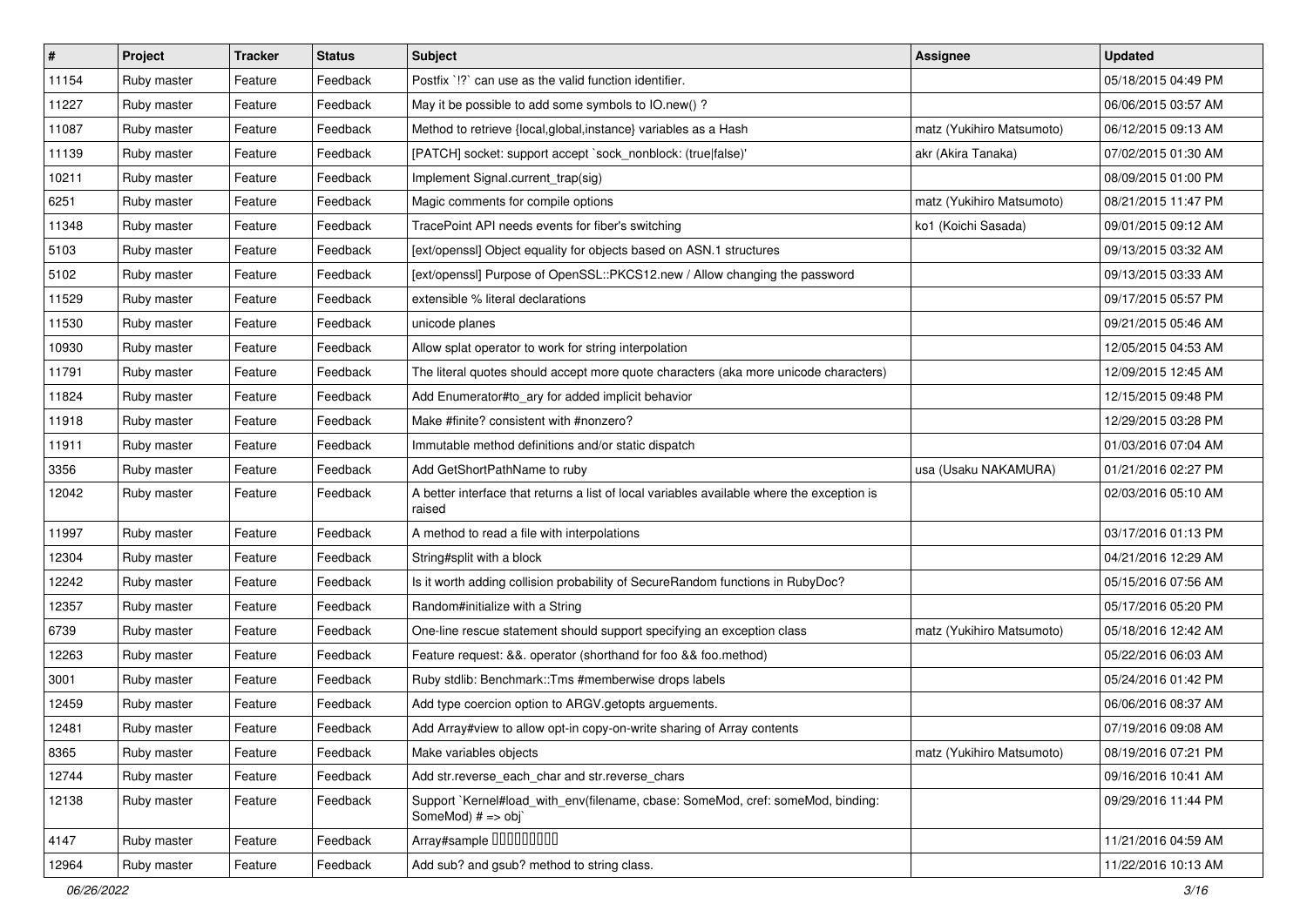| $\vert$ # | Project     | <b>Tracker</b> | <b>Status</b> | Subject                                                                                                              | Assignee                            | <b>Updated</b>      |
|-----------|-------------|----------------|---------------|----------------------------------------------------------------------------------------------------------------------|-------------------------------------|---------------------|
| 12715     | Ruby master | Feature        | Feedback      | Allow ruby hackers to omit having to specify class or module mandatory, if they know<br>exactly what they want to do |                                     | 11/25/2016 09:01 AM |
| 13025     | Ruby master | Feature        | Feedback      | String equality operator does not perform implicit conversion                                                        |                                     | 12/12/2016 07:18 AM |
| 12861     | Ruby master | Feature        | Feedback      | super in a block can be either lexically or dynamically scoped depending on how the block<br>is invoked              | matz (Yukihiro Matsumoto)           | 12/21/2016 05:20 PM |
| 12957     | Ruby master | Feature        | Feedback      | A more OO way to create lambda Procs                                                                                 |                                     | 01/24/2017 08:43 PM |
| 13207     | Ruby master | Feature        | Feedback      | Allow keyword local variable names like `class` or `for`                                                             |                                     | 02/13/2017 06:22 AM |
| 12735     | Ruby master | Feature        | Feedback      | TCP Server documentation improvement                                                                                 | zzak (Zachary Scott)                | 03/01/2017 08:42 PM |
| 13290     | Ruby master | Feature        | Feedback      | A method to use a hash like in a case construction                                                                   |                                     | 03/13/2017 07:28 AM |
| 13166     | Ruby master | Feature        | Feedback      | Feature Request: Byte Arrays for Ruby 3                                                                              |                                     | 03/31/2017 08:04 AM |
| 13559     | Ruby master | Feature        | Feedback      | Change implementation of Feature #6721                                                                               |                                     | 05/18/2017 12:31 PM |
| 13588     | Ruby master | Feature        | Feedback      | Add Encoding#min_char_size, #max_char_size, #minmax_char_size                                                        |                                     | 05/29/2017 07:51 AM |
| 12399     | Ruby master | Feature        | Feedback      | Restricted, safe version of `Kernel#eval`                                                                            |                                     | 06/13/2017 12:24 AM |
| 11484     | Ruby master | Feature        | Feedback      | add output offset for readpartial/read_nonblock/etc                                                                  | matz (Yukihiro Matsumoto)           | 09/25/2017 07:28 AM |
| 13332     | Ruby master | Feature        | Feedback      | Forwardable#def_instance_delegator nil                                                                               | nobu (Nobuyoshi Nakada)             | 09/25/2017 08:20 AM |
| 13613     | Ruby master | Feature        | Feedback      | Prefer that require/require_relative/load to tell us permission error if the target file is<br>unreadable            |                                     | 09/25/2017 12:16 PM |
| 13923     | Ruby master | Feature        | Feedback      | Idiom to release resources safely, with less indentations                                                            |                                     | 09/26/2017 08:31 AM |
| 8833      | Ruby master | Feature        | Feedback      | [PATCH] IPAddr#pred                                                                                                  | knu (Akinori MUSHA)                 | 10/21/2017 05:15 PM |
| 12854     | Ruby master | Feature        | Feedback      | Proc#curry should return an instance of the class, not Proc                                                          |                                     | 10/25/2017 09:59 PM |
| 14116     | Ruby master | Feature        | Feedback      | Add Matrix #exponentiate method as Matlab's exp                                                                      | marcandre (Marc-Andre<br>Lafortune) | 11/20/2017 06:52 AM |
| 2715      | Ruby master | Feature        | Feedback      | Optimization to avoid spawning shell in Kernel#system call should check for failure<br>conditions                    |                                     | 12/25/2017 06:00 PM |
| 3388      | Ruby master | Feature        | Feedback      | regexp support for start_with? and end_with?                                                                         | naruse (Yui NARUSE)                 | 12/25/2017 06:02 PM |
| 4046      | Ruby master | Feature        | Feedback      | Saving C's ** argv and cwd allows Ruby programs to reliably restart themselves                                       |                                     | 12/25/2017 06:14 PM |
| 4264      | Ruby master | Feature        | Feedback      | General type coercion protocol for Ruby                                                                              | matz (Yukihiro Matsumoto)           | 12/25/2017 06:14 PM |
| 4645      | Ruby master | Feature        | Feedback      | Pass existing buffer to getsockopt                                                                                   |                                     | 12/25/2017 06:14 PM |
| 4712      | Ruby master | Feature        | Feedback      | File.writable? inaccurate in windows                                                                                 |                                     | 12/25/2017 06:14 PM |
| 5145      | Ruby master | Feature        | Feedback      | Function extension of Array#transpose                                                                                |                                     | 12/25/2017 06:15 PM |
| 5174      | Ruby master | Feature        | Feedback      | Export ruby_init_prelude()                                                                                           | nobu (Nobuyoshi Nakada)             | 12/25/2017 06:15 PM |
| 5360      | Ruby master | Feature        | Feedback      | BasicObject#binding                                                                                                  |                                     | 12/25/2017 06:15 PM |
| 5606      | Ruby master | Feature        | Feedback      | String#each_match(regexp)                                                                                            |                                     | 12/25/2017 06:15 PM |
| 5644      | Ruby master | Feature        | Feedback      | add Enumerable#exclude? antonym                                                                                      | matz (Yukihiro Matsumoto)           | 12/25/2017 06:15 PM |
| 5673      | Ruby master | Feature        | Feedback      | undef_method probably doesn't need to raise an error                                                                 | matz (Yukihiro Matsumoto)           | 12/25/2017 06:15 PM |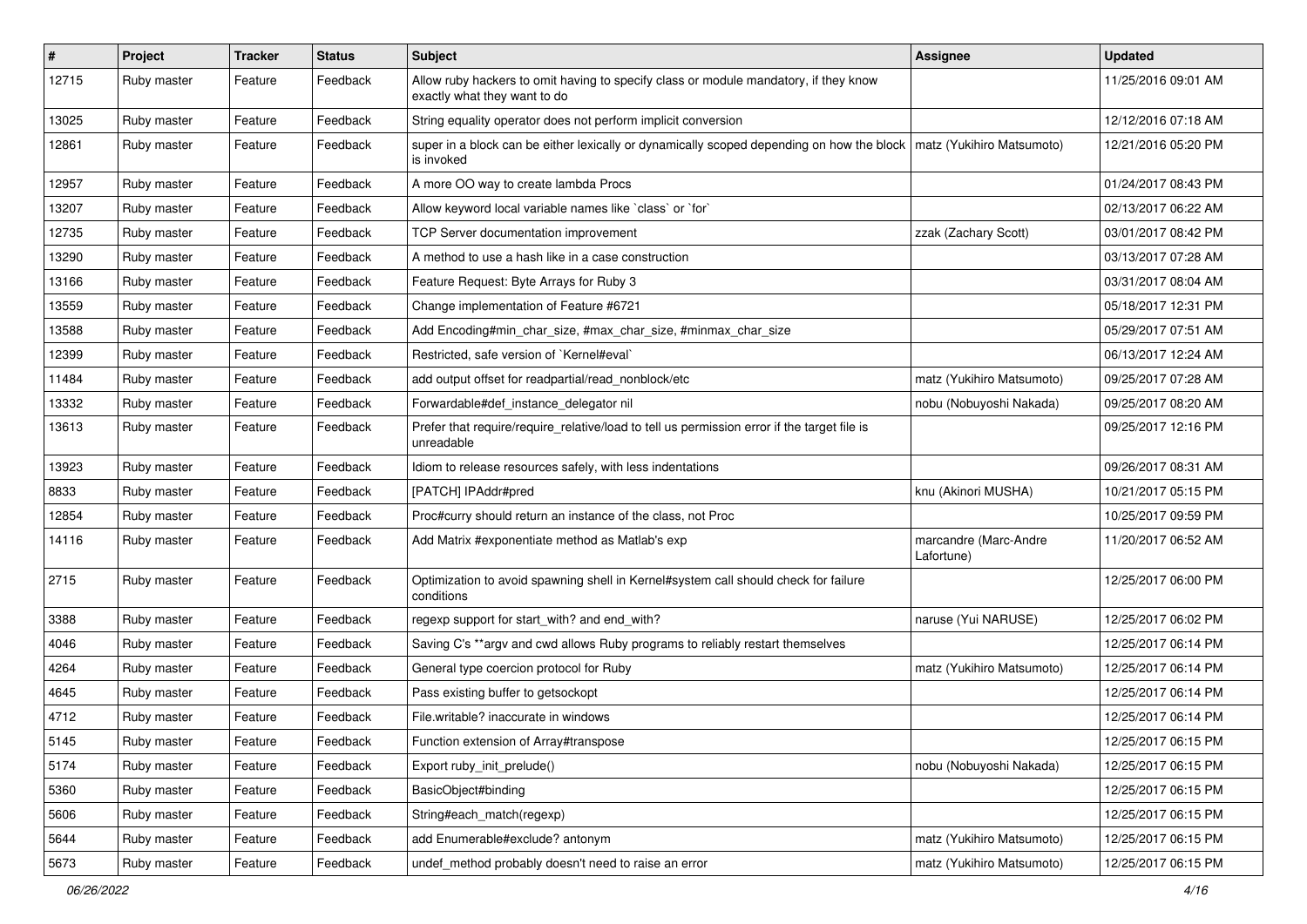| $\vert$ # | Project     | <b>Tracker</b> | <b>Status</b> | Subject                                                                 | <b>Assignee</b>           | <b>Updated</b>      |
|-----------|-------------|----------------|---------------|-------------------------------------------------------------------------|---------------------------|---------------------|
| 5805      | Ruby master | Feature        | Feedback      | object_hexid                                                            |                           | 12/25/2017 06:15 PM |
| 6263      | Ruby master | Feature        | Feedback      | Simple access to toplevel object (main)                                 |                           | 12/25/2017 06:15 PM |
| 6315      | Ruby master | Feature        | Feedback      | handler to trace output of each line of code executed                   |                           | 12/25/2017 06:15 PM |
| 6367      | Ruby master | Feature        | Feedback      | #same? for Enumerable                                                   | matz (Yukihiro Matsumoto) | 12/25/2017 06:15 PM |
| 6399      | Ruby master | Feature        | Feedback      | IO.read ignores valid open_args on Windows                              | usa (Usaku NAKAMURA)      | 12/25/2017 06:15 PM |
| 6442      | Ruby master | Feature        | Feedback      | <b>CRUDify Hash class</b>                                               | trans (Thomas Sawyer)     | 12/25/2017 06:15 PM |
| 6444      | Ruby master | Feature        | Feedback      | alias for String#index                                                  |                           | 12/25/2017 06:15 PM |
| 6478      | Ruby master | Feature        | Feedback      | BasicObject#_class_                                                     | matz (Yukihiro Matsumoto) | 12/25/2017 06:15 PM |
| 6507      | Ruby master | Feature        | Feedback      | <b>File Literal</b>                                                     |                           | 12/25/2017 06:15 PM |
| 6515      | Ruby master | Feature        | Feedback      | array.c: added method that verifies if an Array is part of another      | matz (Yukihiro Matsumoto) | 12/25/2017 06:15 PM |
| 6697      | Ruby master | Feature        | Feedback      | [PATCH] Add Kernel#Symbol conversion method like String(), Array() etc. | matz (Yukihiro Matsumoto) | 12/25/2017 06:15 PM |
| 6737      | Ruby master | Feature        | Feedback      | Add Hash#read and alias as #[].                                         |                           | 12/25/2017 06:15 PM |
| 6744      | Ruby master | Feature        | Feedback      | ruby unable to run system commands that require elevated privileges     | usa (Usaku NAKAMURA)      | 12/25/2017 06:15 PM |
| 6792      | Ruby master | Feature        | Feedback      | request for easier system properties access                             |                           | 12/25/2017 06:15 PM |
| 6793      | Ruby master | Feature        | Feedback      | easier ability to "run as the currently running ruby"                   |                           | 12/25/2017 06:15 PM |
| 6808      | Ruby master | Feature        | Feedback      | Implicit index for enumerations                                         |                           | 12/25/2017 06:15 PM |
| 7114      | Ruby master | Feature        | Feedback      | New classes: `HumanTime::LocalTime`, `HumanTime::Duration`              |                           | 12/25/2017 06:15 PM |
| 7240      | Ruby master | Feature        | Feedback      | Inheritable #included/#extended Hooks For Modules                       |                           | 12/25/2017 06:15 PM |
| 7652      | Ruby master | Feature        | Feedback      | Add FreeMiNT support to Ruby                                            | nobu (Nobuyoshi Nakada)   | 12/25/2017 06:15 PM |
| 7939      | Ruby master | Feature        | Feedback      | Alternative curry function creation                                     | matz (Yukihiro Matsumoto) | 12/25/2017 06:15 PM |
| 8062      | Ruby master | Feature        | Feedback      | Argument error stack trace to specify the 'called' method               |                           | 12/25/2017 06:15 PM |
| 8725      | Ruby master | Feature        | Feedback      | Possibility to get a signal handler without changing it                 | ko1 (Koichi Sasada)       | 12/25/2017 06:15 PM |
| 8788      | Ruby master | Feature        | Feedback      | use eventfd on newer Linux instead of pipe for timer thread             |                           | 12/25/2017 06:15 PM |
| 8981      | Ruby master | Feature        | Feedback      | Suggestion for CreateProcess flags with rubyw on windows                | cruby-windows             | 01/05/2018 09:00 PM |
| 9777      | Ruby master | Feature        | Feedback      | Feature Proposal: Proc#to_lambda                                        |                           | 01/05/2018 09:00 PM |
| 8707      | Ruby master | Feature        | Feedback      | Hash#reverse_each                                                       | matz (Yukihiro Matsumoto) | 01/05/2018 09:00 PM |
| 10064     | Ruby master | Feature        | Feedback      | &:symbol in when clause                                                 | matz (Yukihiro Matsumoto) | 01/05/2018 09:01 PM |
| 10351     | Ruby master | Feature        | Feedback      | [PATCH] prevent CVE-2014-6277                                           |                           | 01/05/2018 09:01 PM |
| 10355     | Ruby master | Feature        | Feedback      | Feature request: Module#prepended?(mod)                                 | matz (Yukihiro Matsumoto) | 01/05/2018 09:01 PM |
| 14417     | Ruby master | Feature        | Feedback      | String#sub / String#gsub 00000 Symbol 0 Hash000000000000                |                           | 02/04/2018 01:05 PM |
| 2149      | Ruby master | Feature        | Feedback      | Pathname#include?                                                       | akr (Akira Tanaka)        | 03/15/2018 08:19 AM |
| 8573      | Ruby master | Feature        | Feedback      | Add String#format method(not an alias of String#%)                      |                           | 04/18/2018 09:59 AM |
| 14390     | Ruby master | Feature        | Feedback      | UnboundMethod#to_proc                                                   |                           | 05/18/2018 03:24 AM |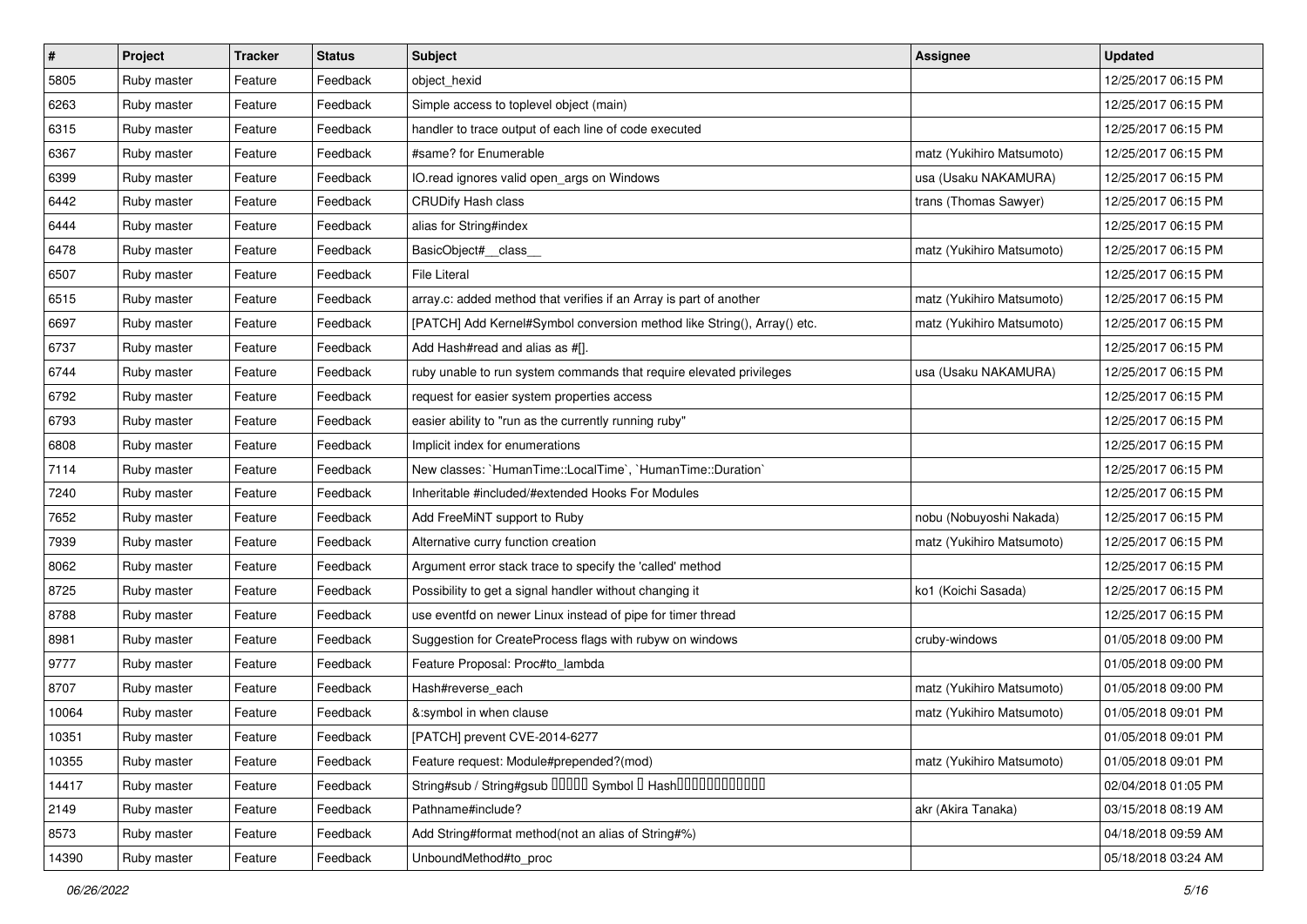| $\vert$ # | Project     | <b>Tracker</b> | <b>Status</b> | Subject                                                                                                | <b>Assignee</b>                | <b>Updated</b>      |
|-----------|-------------|----------------|---------------|--------------------------------------------------------------------------------------------------------|--------------------------------|---------------------|
| 14778     | Ruby master | Feature        | Feedback      | Make Object#dup accept a block                                                                         |                                | 05/27/2018 07:52 AM |
| 11538     | Ruby master | Feature        | Feedback      | ensure variable syntax                                                                                 |                                | 06/06/2018 10:21 AM |
| 14105     | Ruby master | Feature        | Feedback      | Introduce xor as alias for Set#^                                                                       | knu (Akinori MUSHA)            | 06/27/2018 10:56 AM |
| 11098     | Ruby master | Feature        | Feedback      | Thread-level allocation counting                                                                       |                                | 10/09/2018 01:52 AM |
| 15049     | Ruby master | Feature        | Feedback      | [Request] Easily access all keyword arguments within a method                                          |                                | 10/15/2018 05:36 PM |
| 13822     | Ruby master | Feature        | Feedback      | Time.dst_changes(t=Time.now.year)                                                                      |                                | 12/13/2018 01:31 AM |
| 6118      | Ruby master | Feature        | Feedback      | Hash#keys_of(values), returns related keys of given values                                             | matz (Yukihiro Matsumoto)      | 01/10/2019 08:16 AM |
| 6256      | Ruby master | Feature        | Feedback      | Slightly improve ruby_qsort performance                                                                | MartinBosslet (Martin Bosslet) | 01/10/2019 01:51 PM |
| 15606     | Ruby master | Feature        | Feedback      | Precedence of $-\omega$ and $+\omega$                                                                  |                                | 02/16/2019 06:02 AM |
| 15612     | Ruby master | Feature        | Feedback      | A construct to restrict the scope of local variables                                                   |                                | 02/20/2019 01:55 AM |
| 15632     | Ruby master | Feature        | Feedback      | Dynamic method references                                                                              |                                | 03/18/2019 08:24 PM |
| 13677     | Ruby master | Feature        | Feedback      | Add more details to error "Name or service not known (SocketError)"                                    |                                | 04/01/2019 09:12 AM |
| 12698     | Ruby master | Feature        | Feedback      | Method to delete a substring by regex match                                                            |                                | 04/25/2019 01:05 PM |
| 10394     | Ruby master | Feature        | Feedback      | An instance method on Enumerator that evaluates the block under with self being the<br>block variable. |                                | 04/30/2019 11:58 AM |
| 8077      | Ruby master | Feature        | Feedback      | Returning Dir objects from C extensions                                                                |                                | 07/15/2019 10:48 PM |
| 10867     | Ruby master | Feature        | Feedback      | An ATOMIC_GET operation should be written and used.                                                    |                                | 07/23/2019 03:13 PM |
| 11300     | Ruby master | Feature        | Feedback      | [PATCH] Add String#bin for parity with #hex and #oct.                                                  |                                | 07/23/2019 06:11 PM |
| 16017     | Ruby master | Feature        | Feedback      | <b>String and Array Slices</b>                                                                         |                                | 07/24/2019 07:28 AM |
| 6727      | Ruby master | Feature        | Feedback      | Add Array#rest (with implementation)                                                                   | matz (Yukihiro Matsumoto)      | 08/14/2019 08:51 AM |
| 16021     | Ruby master | Feature        | Feedback      | floor/ceil/round/truncate should accept a :step argument                                               |                                | 09/19/2019 03:20 PM |
| 15123     | Ruby master | Feature        | Feedback      | Enumerable#compact proposal                                                                            | matz (Yukihiro Matsumoto)      | 10/30/2019 07:30 PM |
| 9602      | Ruby master | Feature        | Feedback      | Logic with `Enumerable#grep`                                                                           | matz (Yukihiro Matsumoto)      | 12/01/2019 05:23 PM |
| 8172      | Ruby master | Feature        | Feedback      | IndexError-returning counterparts to destructive Array methods                                         |                                | 12/30/2019 07:19 PM |
| 8026      | Ruby master | Feature        | Feedback      | Need Module#prepended_modules                                                                          | matz (Yukihiro Matsumoto)      | 01/16/2020 06:12 AM |
| 15722     | Ruby master | Feature        | Feedback      | `Kernel#case?`                                                                                         |                                | 02/29/2020 07:25 AM |
| 3647      | Ruby master | Feature        | Feedback      | Array#sample(n, replace=false)                                                                         | mrkn (Kenta Murata)            | 03/11/2020 02:09 AM |
| 16699     | Ruby master | Feature        | Feedback      | Silence/ignore particular warnings from some parts of the code (in a .rb file)                         |                                | 03/20/2020 09:24 PM |
| 15771     | Ruby master | Feature        | Feedback      | Add `String#split` option to set `split_type string` with a single space separator                     |                                | 05/27/2020 09:19 PM |
| 13257     | Ruby master | Feature        | Feedback      | Symbol#singleton class should be undef                                                                 |                                | 06/01/2020 09:41 PM |
| 6602      | Ruby master | Feature        | Feedback      | Tail call optimization: enable by default?                                                             | ko1 (Koichi Sasada)            | 06/13/2020 01:31 AM |
| 16848     | Ruby master | Feature        | Feedback      | Allow callables in \$LOAD_PATH                                                                         |                                | 06/26/2020 02:15 PM |
| 5628      | Ruby master | Feature        | Feedback      | Module#basename                                                                                        | matz (Yukihiro Matsumoto)      | 08/29/2020 05:01 PM |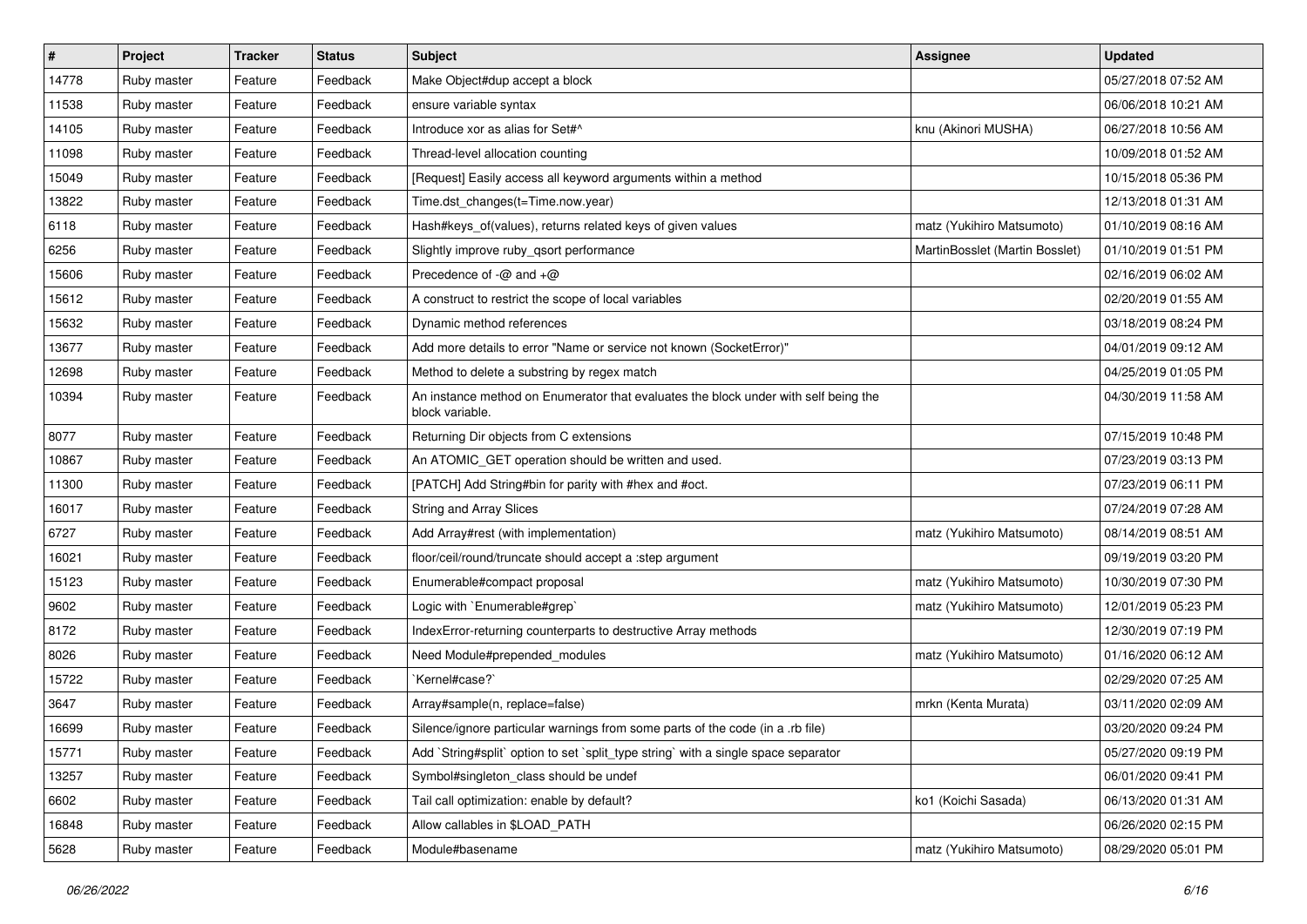| $\vert$ # | Project     | <b>Tracker</b> | <b>Status</b> | <b>Subject</b>                                                                                                                   | Assignee                  | <b>Updated</b>      |
|-----------|-------------|----------------|---------------|----------------------------------------------------------------------------------------------------------------------------------|---------------------------|---------------------|
| 17147     | Ruby master | Feature        | Feedback      | New method to get frozen strings from String objects                                                                             |                           | 09/07/2020 01:41 AM |
| 13000     | Ruby master | Feature        | Feedback      | Implement Set#include? with Hash#include?                                                                                        | knu (Akinori MUSHA)       | 09/11/2020 08:18 PM |
| 17170     | Ruby master | Feature        | Feedback      | Numeric.zero, Numeric.one                                                                                                        |                           | 09/16/2020 01:36 AM |
| 16994     | Ruby master | Feature        | Feedback      | Sets: shorthand for frozen sets of symbols / strings                                                                             |                           | 09/25/2020 08:15 PM |
| 16851     | Ruby master | Feature        | Feedback      | Ruby hashing algorithm could be improved using Tabulation Hashing                                                                |                           | 10/22/2020 09:18 AM |
| 17265     | Ruby master | Feature        | Feedback      | Add `Bool` module                                                                                                                | matz (Yukihiro Matsumoto) | 10/26/2020 09:44 AM |
| 8421      | Ruby master | Feature        | Feedback      | add Enumerable#find_map and Enumerable#find_all_map                                                                              |                           | 11/29/2020 11:40 PM |
| 17384     | Ruby master | Feature        | Feedback      | shorthand of Hash#merge                                                                                                          |                           | 12/10/2020 06:14 AM |
| 6219      | Ruby master | Feature        | Feedback      | Return value of Hash#store                                                                                                       | matz (Yukihiro Matsumoto) | 12/10/2020 08:46 AM |
| 7796      | Ruby master | Feature        | Feedback      | Hash#keys should return a set                                                                                                    |                           | 12/10/2020 08:49 AM |
| 5514      | Ruby master | Feature        | Feedback      | Numeric III quotient I quotrem IIII                                                                                              | matz (Yukihiro Matsumoto) | 12/10/2020 08:49 AM |
| 5521      | Ruby master | Feature        | Feedback      | Numeric#rational? <sup>[</sup> Numeric#complex? <sup>[</sup> Numeric#float? <sup>[10]</sup>                                      | matz (Yukihiro Matsumoto) | 12/10/2020 08:49 AM |
| 7986      | Ruby master | Feature        | Feedback      | Custom case statement comparison method                                                                                          |                           | 12/10/2020 08:50 AM |
| 10042     | Ruby master | Feature        | Feedback      | Deprecate postfix rescue syntax for removal in 3.0                                                                               | matz (Yukihiro Matsumoto) | 12/10/2020 08:53 AM |
| 6806      | Ruby master | Feature        | Feedback      | Support functional programming: forbid instance/class variables for<br>ModuleName::method_name, allow for ModuleName.method_name | matz (Yukihiro Matsumoto) | 12/10/2020 08:53 AM |
| 9076      | Ruby master | Feature        | Feedback      | New one-argument block syntax: &.                                                                                                |                           | 12/10/2020 08:53 AM |
| 5522      | Ruby master | Feature        | Feedback      | Numeric#finite? <sup>[]</sup> Numeric#infinite? <sup>[]</sup> Numeric#nan? <sup>[10]</sup>                                       | mrkn (Kenta Murata)       | 12/10/2020 08:54 AM |
| 7511      | Ruby master | Feature        | Feedback      | short-circuiting logical implication operator                                                                                    | matz (Yukihiro Matsumoto) | 12/10/2020 08:55 AM |
| 9713      | Ruby master | Feature        | Feedback      | FILE_ return unexpected encoding - breaks Dir.glob                                                                               | cruby-windows             | 12/10/2020 09:13 AM |
| 17342     | Ruby master | Feature        | Feedback      | Hash#fetch_set                                                                                                                   |                           | 12/17/2020 05:28 AM |
| 12607     | Ruby master | Feature        | Feedback      | Ruby needs an atomic integer                                                                                                     | ko1 (Koichi Sasada)       | 01/29/2021 12:28 PM |
| 17278     | Ruby master | Feature        | Feedback      | On-demand sharing of constants for Ractor                                                                                        |                           | 02/01/2021 04:24 PM |
| 17598     | Ruby master | Feature        | Feedback      | 00000000000000                                                                                                                   |                           | 02/03/2021 01:13 AM |
| 17520     | Ruby master | Feature        | Feedback      | Allow symbols starting with number, e.g. : 2_weeks                                                                               |                           | 02/09/2021 10:36 PM |
| 13303     | Ruby master | Feature        | Feedback      | String#any? as !String#empty?                                                                                                    | matz (Yukihiro Matsumoto) | 02/23/2021 05:14 PM |
| 15752     | Ruby master | Feature        | Feedback      | A dedicated module for experimental features                                                                                     |                           | 03/17/2021 04:38 AM |
| 17685     | Ruby master | Feature        | Feedback      | Marshal format for out of band buffer objects                                                                                    |                           | 03/24/2021 07:39 AM |
| 12133     | Ruby master | Feature        | Feedback      | Ability to exclude start when defining a range                                                                                   |                           | 04/07/2021 06:49 AM |
| 16962     | Ruby master | Feature        | Feedback      | Make IO.for_fd autoclose option default to false                                                                                 |                           | 06/17/2021 06:54 AM |
| 17992     | Ruby master | Feature        | Feedback      | Upstreaming the htmlentities gem into CGI#.(un)escape_html                                                                       |                           | 06/30/2021 02:26 PM |
| 18042     | Ruby master | Feature        | Feedback      | YARV code optimization                                                                                                           |                           | 07/27/2021 09:11 PM |
| 16428     | Ruby master | Feature        | Feedback      | Add Array#uniq?, Enumerable#uniq?                                                                                                |                           | 08/14/2021 06:12 AM |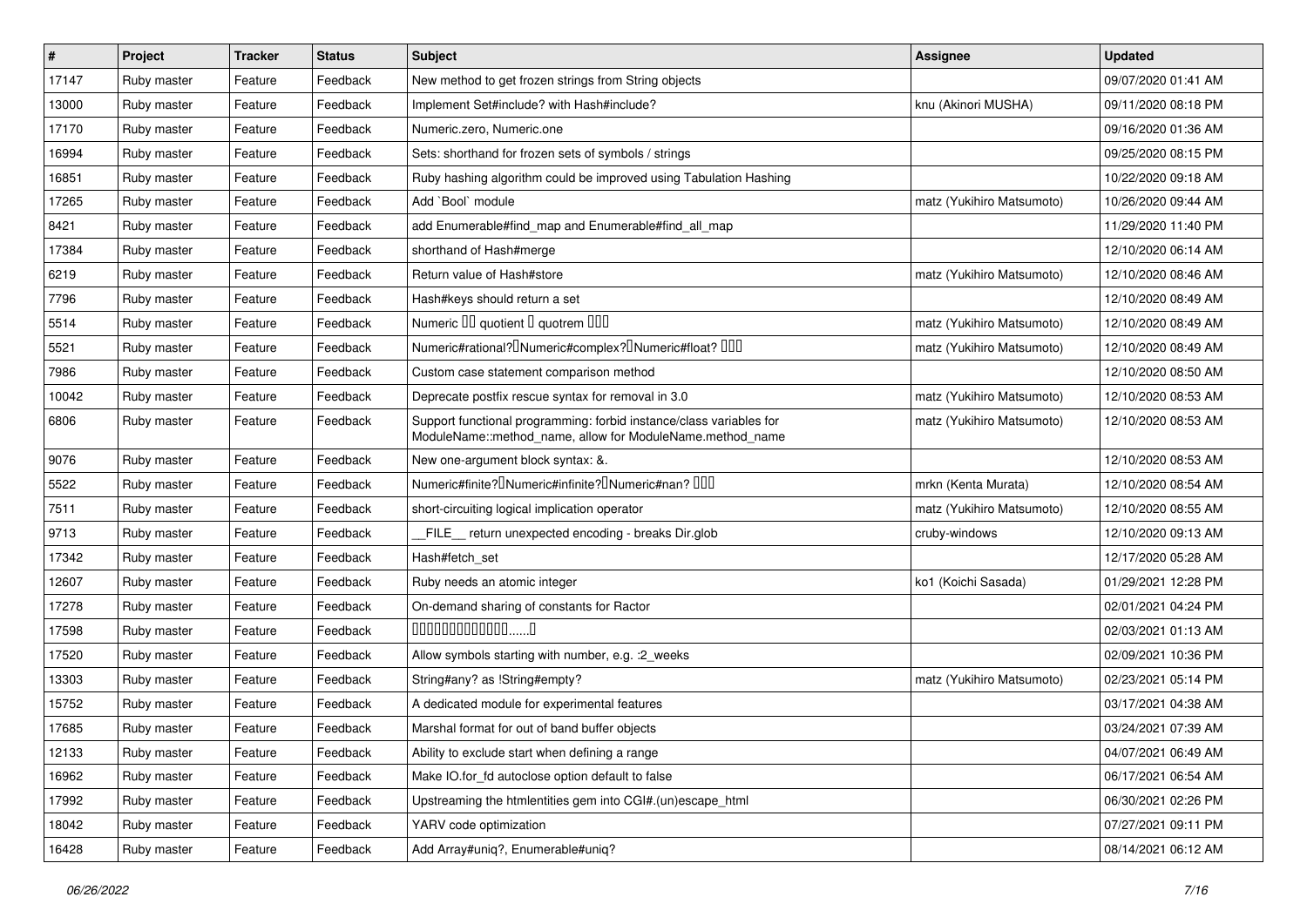| $\vert$ # | Project     | <b>Tracker</b> | <b>Status</b> | <b>Subject</b>                                                                                                                                                              | <b>Assignee</b>            | <b>Updated</b>      |
|-----------|-------------|----------------|---------------|-----------------------------------------------------------------------------------------------------------------------------------------------------------------------------|----------------------------|---------------------|
| 13683     | Ruby master | Feature        | Feedback      | Add strict Enumerable#single                                                                                                                                                |                            | 09/02/2021 05:52 PM |
| 12719     | Ruby master | Feature        | Feedback      | 'Struct#merge' for partial updates                                                                                                                                          |                            | 09/29/2021 09:16 PM |
| 12075     | Ruby master | Feature        | Feedback      | some container#nonempty?                                                                                                                                                    | matz (Yukihiro Matsumoto)  | 10/07/2021 03:11 AM |
| 15425     | Ruby master | Feature        | Feedback      | Store MJIT header into Ruby versioned directory.                                                                                                                            | k0kubun (Takashi Kokubun)  | 10/07/2021 11:03 PM |
| 12745     | Ruby master | Feature        | Feedback      | String#(g)sub(!) should pass a MatchData to the block, not a String                                                                                                         | matz (Yukihiro Matsumoto)  | 11/03/2021 11:46 PM |
| 18280     | Ruby master | Feature        | Feedback      | Allow rb utf8 str new cstr(NULL)                                                                                                                                            |                            | 11/11/2021 10:28 AM |
| 18336     | Ruby master | Feature        | Feedback      | How to deal with Trojan Source vulnerability                                                                                                                                |                            | 11/23/2021 08:39 PM |
| 18047     | Ruby master | Feature        | Feedback      | TracePoint: Add event type for constant access                                                                                                                              |                            | 12/02/2021 08:35 PM |
| 17721     | Ruby master | Feature        | Feedback      | Proc.new should be able to contruct a lambda                                                                                                                                |                            | 12/03/2021 11:52 AM |
| 14835     | Ruby master | Feature        | Feedback      | Support TracePoint#raised_exception on non-:raise events                                                                                                                    |                            | 12/04/2021 06:49 AM |
| 14794     | Ruby master | Feature        | Feedback      | Primitive arrays (Ruby 3x3)                                                                                                                                                 |                            | 12/11/2021 02:07 PM |
| 8096      | Ruby master | Feature        | Feedback      | introduce Time.current timestamp                                                                                                                                            | matz (Yukihiro Matsumoto)  | 12/23/2021 11:40 PM |
| 8258      | Ruby master | Feature        | Feedback      | Dir#escape_glob                                                                                                                                                             |                            | 12/23/2021 11:40 PM |
| 9678      | Ruby master | Feature        | Feedback      | New heredoc syntax                                                                                                                                                          |                            | 12/23/2021 11:40 PM |
| 12982     | Ruby master | Feature        | Feedback      | ruby 2.3.1 got crash on macos                                                                                                                                               |                            | 12/23/2021 11:40 PM |
| 15344     | Ruby master | Feature        | Feedback      | Being proactive about Ruby security                                                                                                                                         |                            | 12/23/2021 11:40 PM |
| 16122     | Ruby master | Feature        | Feedback      | Struct::Value: simple immutable value object                                                                                                                                |                            | 02/12/2022 09:54 PM |
| 18648     | Ruby master | Feature        | Feedback      | ruby2_keywords and  name arguments with impossible names                                                                                                                    |                            | 03/18/2022 06:25 PM |
| 10766     | Ruby master | Misc           | Feedback      | Build failed generating RDoc documentation                                                                                                                                  |                            | 05/17/2016 06:37 AM |
| 13057     | Ruby master | Misc           | Feedback      | BasicObject#_send_ documentation contains references to #send                                                                                                               |                            | 12/26/2016 09:49 PM |
| 15486     | Ruby master | Misc           | Feedback      | Default gems README.md                                                                                                                                                      | hsbt (Hiroshi SHIBATA)     | 03/11/2019 12:19 PM |
| 15905     | Ruby master | Misc           | Feedback      | [Documentation] [Request for the wiki at<br>https://bugs.ruby-lang.org/projects/ruby-trunk/wiki] - Consider adding more information to<br>statically compiled ruby variants |                            | 06/06/2019 03:07 PM |
| 15723     | Ruby master | Misc           | Feedback      | Reconsider numbered parameters                                                                                                                                              | matz (Yukihiro Matsumoto)  | 10/03/2019 07:16 PM |
| 16013     | Ruby master | Misc           | Feedback      | Bundler                                                                                                                                                                     | hsbt (Hiroshi SHIBATA)     | 10/17/2019 05:20 PM |
| 18691     | Ruby master | Misc           | Feedback      | An option to run `make rbconfig.rb` in a different directory                                                                                                                |                            | 06/16/2022 04:59 PM |
| 18834     | Ruby master | Misc           | Feedback      | Significant change in loop speeds (regressing using while loop on ARM chips)                                                                                                |                            | 06/23/2022 03:30 PM |
| 11269     | Ruby master | Bug            | Assigned      | ruby_init_setproctitle() should be called before require_libraries()                                                                                                        | kosaki (Motohiro KOSAKI)   | 06/17/2015 03:01 AM |
| 12040     | Ruby master | <b>Bug</b>     | Assigned      | [Win32] File.stat fails on a mounted volume                                                                                                                                 | cruby-windows              | 02/01/2016 08:13 AM |
| 11704     | Ruby master | <b>Bug</b>     | Assigned      | Refinements only get "used" once in loop                                                                                                                                    | matz (Yukihiro Matsumoto)  | 04/14/2016 02:45 AM |
| 13269     | Ruby master | Bug            | Assigned      | test/readline/test_readline.rb and mingw                                                                                                                                    | nobu (Nobuyoshi Nakada)    | 03/13/2017 08:56 AM |
| 12473     | Ruby master | Bug            | Assigned      | Test failure on fedora with TestTimeExtension#test_huge_precision                                                                                                           | nobu (Nobuyoshi Nakada)    | 04/28/2017 01:45 PM |
| 12582     | Ruby master | <b>Bug</b>     | Assigned      | OpenSSL Authenticated Encryption should check for tag length                                                                                                                | rhenium (Kazuki Yamaguchi) | 04/28/2017 01:45 PM |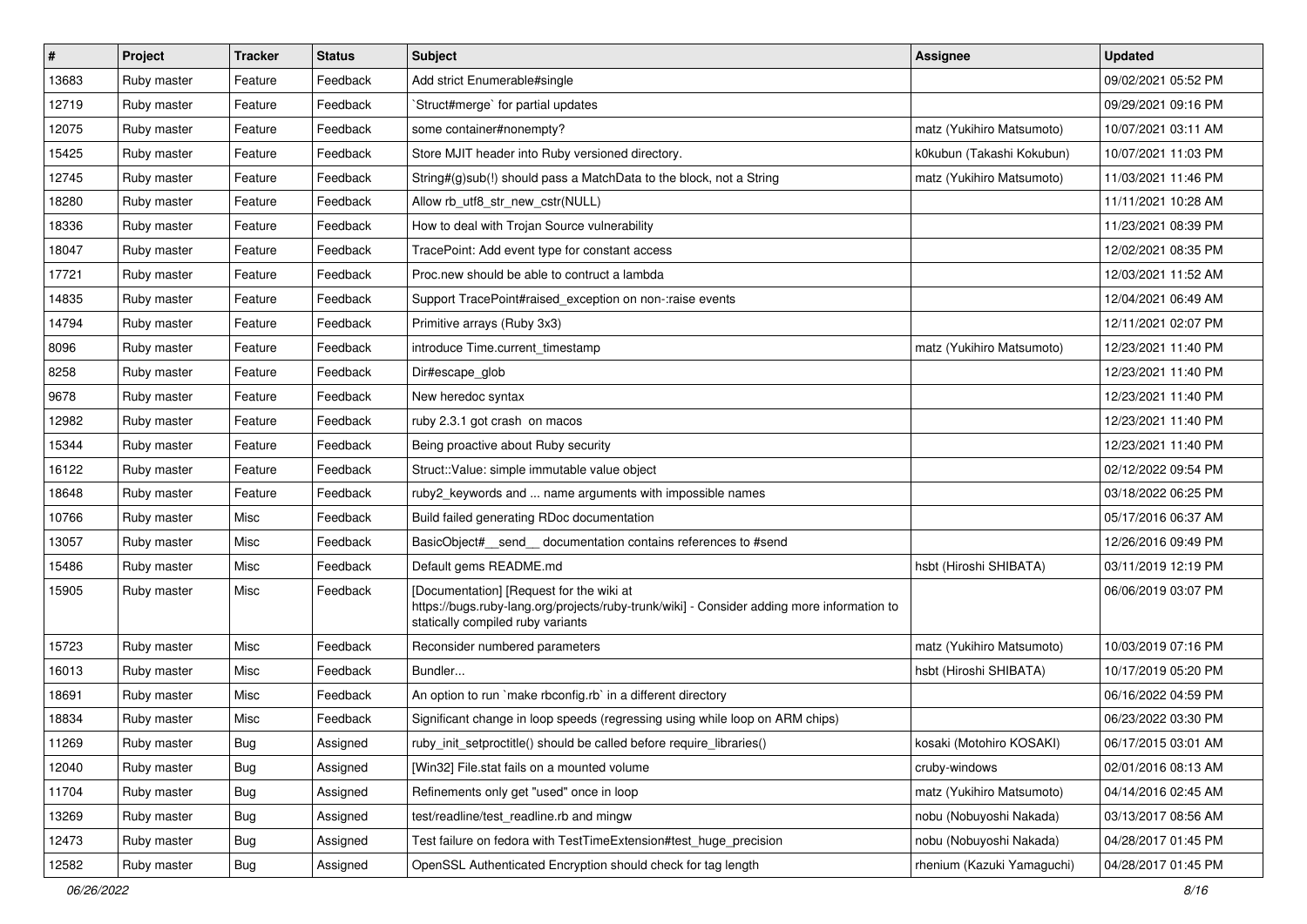| #     | Project     | <b>Tracker</b> | <b>Status</b> | Subject                                                                                                                   | <b>Assignee</b>            | <b>Updated</b>      |
|-------|-------------|----------------|---------------|---------------------------------------------------------------------------------------------------------------------------|----------------------------|---------------------|
| 12725 | Ruby master | <b>Bug</b>     | Assigned      | Trying to use ./miniruby before it exists                                                                                 | nobu (Nobuyoshi Nakada)    | 04/28/2017 01:45 PM |
| 7968  | Ruby master | Bug            | Assigned      | Poor UDPSocket#send performance in ruby 2.0.0 on windows                                                                  | cruby-windows              | 10/23/2017 12:23 AM |
| 4040  | Ruby master | Bug            | Assigned      | SystemStackError with Hash[*a] for Large _a_                                                                              | ko1 (Koichi Sasada)        | 12/25/2017 06:14 PM |
| 6351  | Ruby master | Bug            | Assigned      | transcode table generator does not support multi characters of Unicode                                                    | duerst (Martin Dürst)      | 12/25/2017 06:15 PM |
| 7859  | Ruby master | Bug            | Assigned      | Readline: Incorrect arrow key behavior in vi_editing_mode insert mode with Readline 6.2                                   | kouji (Kouji Takao)        | 12/25/2017 06:15 PM |
| 9189  | Ruby master | <b>Bug</b>     | Assigned      | Build failure on Windows in case of nonascii TEMP environment.                                                            |                            | 01/05/2018 09:00 PM |
| 9944  | Ruby master | Bug            | Assigned      | in ruby for windows in "system" a redirection to append a file works incorrectly                                          | cruby-windows              | 01/05/2018 09:00 PM |
| 9955  | Ruby master | <b>Bug</b>     | Assigned      | issue building dll on mingw, library not found                                                                            | nobu (Nobuyoshi Nakada)    | 01/05/2018 09:00 PM |
| 5317  | Ruby master | <b>Bug</b>     | Assigned      |                                                                                                                           | nobu (Nobuyoshi Nakada)    | 01/05/2018 09:00 PM |
| 6360  | Ruby master | <b>Bug</b>     | Assigned      | Debug information build even without requesting it                                                                        | nobu (Nobuyoshi Nakada)    | 01/05/2018 09:00 PM |
| 7964  | Ruby master | <b>Bug</b>     | Assigned      | Writing an ASCII-8BIT String to a StringIO created from a UTF-8 String                                                    | nobu (Nobuyoshi Nakada)    | 01/05/2018 09:00 PM |
| 7976  | Ruby master | Bug            | Assigned      | TracePoint call is at call point, not call site                                                                           | ko1 (Koichi Sasada)        | 01/05/2018 09:00 PM |
| 8782  | Ruby master | <b>Bug</b>     | Assigned      | Don't set rl_getc_function on editline                                                                                    | kouji (Kouji Takao)        | 01/05/2018 09:00 PM |
| 14679 | Ruby master | <b>Bug</b>     | Assigned      | StdLib gems should properly specify their dependencies                                                                    | hsbt (Hiroshi SHIBATA)     | 04/11/2018 01:14 PM |
| 14727 | Ruby master | Bug            | Assigned      | TestQueue#test_queue_with_trap always timeout on Windows10                                                                | ko1 (Koichi Sasada)        | 05/01/2018 02:59 AM |
| 14543 | Ruby master | Bug            | Assigned      | 'make commit' show error of 'common-srcs'                                                                                 | nobu (Nobuyoshi Nakada)    | 06/02/2018 04:17 AM |
| 9366  | Ruby master | <b>Bug</b>     | Assigned      | "make -j32 check TESTS=-j32" occasionally fails on rubygems/specification                                                 | hsbt (Hiroshi SHIBATA)     | 07/26/2018 02:13 AM |
| 15550 | Ruby master | <b>Bug</b>     | Assigned      | Windows - gem bin files - can't run from bash shell                                                                       | hsbt (Hiroshi SHIBATA)     | 03/20/2019 01:05 AM |
| 11526 | Ruby master | Bug            | Assigned      | Streaming HTTP requests are not idempotent and should not be retried                                                      | naruse (Yui NARUSE)        | 07/01/2019 09:16 PM |
| 10919 | Ruby master | Bug            | Assigned      | [gem install] installs multipe platforms                                                                                  | hsbt (Hiroshi SHIBATA)     | 07/30/2019 07:44 AM |
| 9115  | Ruby master | Bug            | Assigned      | Logger traps all exceptions; breaks Timeout                                                                               | sonots (Naotoshi Seo)      | 08/20/2019 12:47 PM |
| 595   | Ruby master | <b>Bug</b>     | Assigned      | Fiber ignores ensure clause                                                                                               | ioquatix (Samuel Williams) | 12/29/2019 10:37 AM |
| 11531 | Ruby master | Bug            | Assigned      | IPAddr#== implements wrong logic                                                                                          | knu (Akinori MUSHA)        | 12/29/2019 12:50 PM |
| 5334  | Ruby master | Bug            | Assigned      | Segmentation fault in InternetExplorer IServiceProvider interface                                                         | suke (Masaki Suketa)       | 12/30/2019 03:00 AM |
| 8299  | Ruby master | Bug            | Assigned      | Minor error in float parsing                                                                                              | nobu (Nobuyoshi Nakada)    | 12/30/2019 03:00 AM |
| 5179  | Ruby master | Bug            | Assigned      | Complex#rationalize and to_r with approximate zeros                                                                       | mrkn (Kenta Murata)        | 01/17/2020 03:00 AM |
| 16819 | Ruby master | Bug            | Assigned      | Line reporting off by one when reporting line of a hash?                                                                  | ko1 (Koichi Sasada)        | 06/16/2020 05:57 PM |
| 17289 | Ruby master | <b>Bug</b>     | Assigned      | Time#strftime occurs Segmentation Fault on ruby-2.7.2p137                                                                 | shyouhei (Shyouhei Urabe)  | 11/05/2020 07:57 AM |
| 15499 | Ruby master | Bug            | Assigned      | Breaking behavior on ruby 2.6: rb_thread_call_without_gvl doesn't invoke<br>unblock_function when used on the main thread | ko1 (Koichi Sasada)        | 01/05/2021 02:24 AM |
| 17578 | Ruby master | <b>Bug</b>     | Assigned      | mkmf experimental C++ Support                                                                                             | nobu (Nobuyoshi Nakada)    | 01/27/2021 03:51 AM |
| 16694 | Ruby master | Bug            | Assigned      | JIT vs hardened GCC with PCH                                                                                              | k0kubun (Takashi Kokubun)  | 02/02/2021 07:38 AM |
| 16842 | Ruby master | <b>Bug</b>     | Assigned      | inspect` prints the UTF-8 character U+0085 (NEXT LINE) verbatim even though it is not<br>printable                        | duerst (Martin Dürst)      | 02/26/2021 05:43 AM |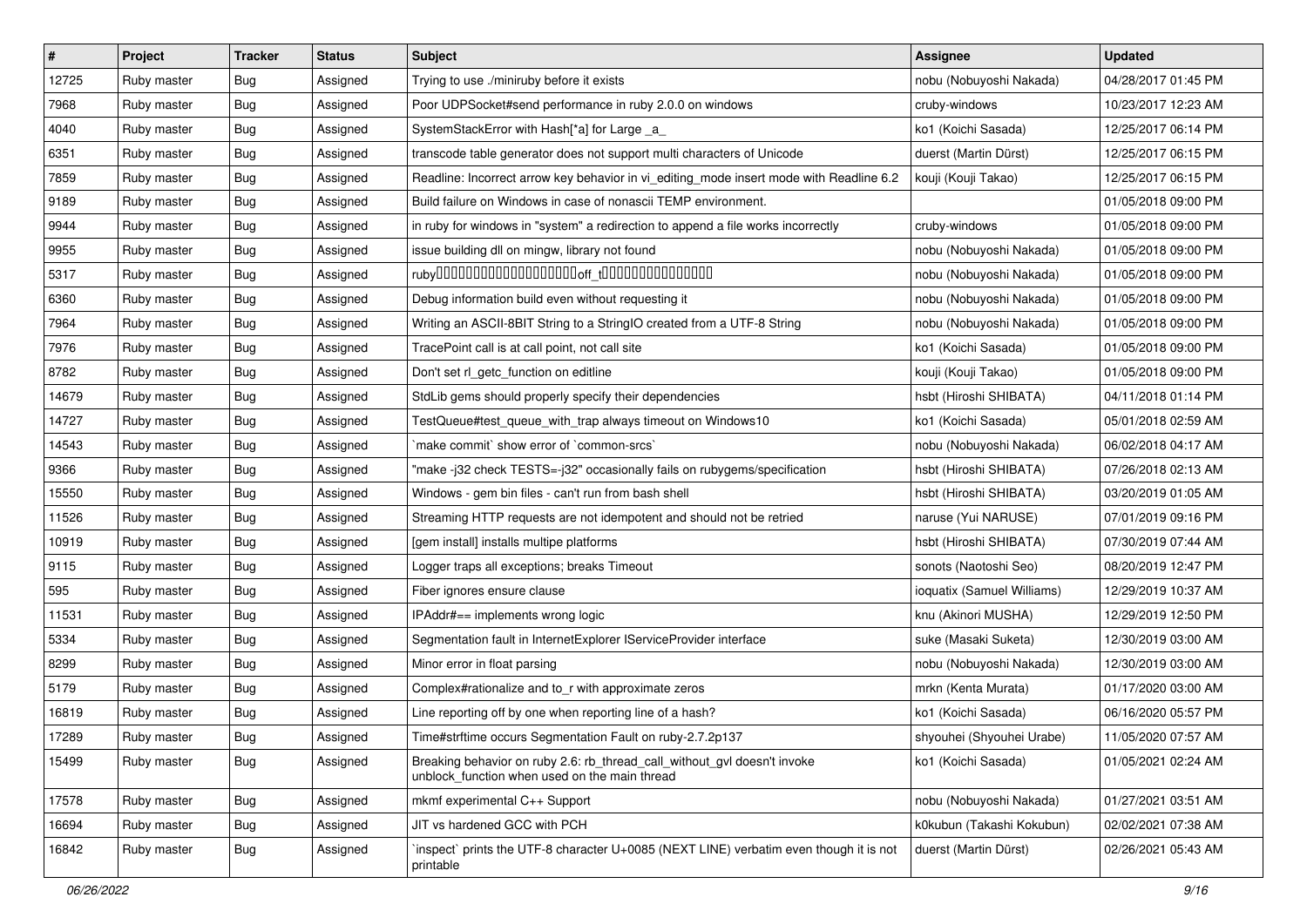| $\vert$ # | Project     | <b>Tracker</b> | <b>Status</b> | Subject                                                                                                                                                             | <b>Assignee</b>            | <b>Updated</b>      |
|-----------|-------------|----------------|---------------|---------------------------------------------------------------------------------------------------------------------------------------------------------------------|----------------------------|---------------------|
| 13513     | Ruby master | Bug            | Assigned      | Resolv::DNS::Message.decode hangs after detecting truncation in UDP messages                                                                                        | akr (Akira Tanaka)         | 03/08/2021 11:35 PM |
| 17678     | Ruby master | Bug            | Assigned      | Ractors do not restart after fork                                                                                                                                   | ko1 (Koichi Sasada)        | 03/09/2021 12:42 AM |
| 17677     | Ruby master | Bug            | Assigned      | Ractor crashes fork when blocking                                                                                                                                   | ko1 (Koichi Sasada)        | 03/09/2021 12:42 AM |
| 17676     | Ruby master | Bug            | Assigned      | Accessing ENV from Ractor raises IsolationError                                                                                                                     | ko1 (Koichi Sasada)        | 03/09/2021 02:37 AM |
| 17679     | Ruby master | Bug            | Assigned      | Ractor incoming channel can consume unlimited resources                                                                                                             | ko1 (Koichi Sasada)        | 03/26/2021 09:16 AM |
| 9010      | Ruby master | <b>Bug</b>     | Assigned      | /configure --prefix= cannot handle directories with spaces                                                                                                          | nobu (Nobuyoshi Nakada)    | 04/26/2021 10:38 PM |
| 13298     | Ruby master | Bug            | Assigned      | mingw SEGV TestEnumerable#test_callcc                                                                                                                               | nobu (Nobuyoshi Nakada)    | 06/04/2021 03:41 AM |
| 16951     | Ruby master | <b>Bug</b>     | Assigned      | Consistently referer dependencies                                                                                                                                   | hsbt (Hiroshi SHIBATA)     | 06/17/2021 06:15 AM |
| 17664     | Ruby master | <b>Bug</b>     | Assigned      | Behavior of sockets changed in Ruby 3.0 to non-blocking                                                                                                             | ioquatix (Samuel Williams) | 07/12/2021 10:28 AM |
| 16836     | Ruby master | Bug            | Assigned      | configure-time LDFLAGS leak into ruby pkg-config file                                                                                                               | nobu (Nobuyoshi Nakada)    | 08/14/2021 09:10 AM |
| 13864     | Ruby master | Bug            | Assigned      | Rinda multicast test failures due to missing default route                                                                                                          | seki (Masatoshi Seki)      | 08/17/2021 07:16 AM |
| 18142     | Ruby master | <b>Bug</b>     | Assigned      | Segmentation fault with Ruby 3.0.2                                                                                                                                  | k0kubun (Takashi Kokubun)  | 09/02/2021 07:43 AM |
| 12436     | Ruby master | Bug            | Assigned      | newline argument of File.open seems not respected on Windows                                                                                                        | nobu (Nobuyoshi Nakada)    | 10/25/2021 09:07 AM |
| 16497     | Ruby master | <b>Bug</b>     | Assigned      | StringIO#internal encoding is broken (more severely in 2.7)                                                                                                         | nobu (Nobuyoshi Nakada)    | 10/26/2021 04:31 PM |
| 17478     | Ruby master | Bug            | Assigned      | Ruby3.0 is slower than Ruby2.7.2 when parsing a large CSV file                                                                                                      | kou (Kouhei Sutou)         | 11/24/2021 05:12 AM |
| 16776     | Ruby master | Bug            | Assigned      | Regression in coverage library                                                                                                                                      | ko1 (Koichi Sasada)        | 11/24/2021 07:26 AM |
| 18337     | Ruby master | <b>Bug</b>     | Assigned      | Ruby allows zero-width characters in identifiers                                                                                                                    | duerst (Martin Dürst)      | 11/24/2021 09:13 AM |
| 13671     | Ruby master | Bug            | Assigned      | Regexp with lookbehind and case-insensitivity raises RegexpError only on strings with<br>certain characters                                                         | duerst (Martin Dürst)      | 11/30/2021 04:42 AM |
| 17516     | Ruby master | Bug            | Assigned      | forking in a ractor causes Ruby to crash                                                                                                                            | ko1 (Koichi Sasada)        | 11/30/2021 05:26 AM |
| 18034     | Ruby master | Bug            | Assigned      | Segmentation fault fiddle with `--enable-bundled-libffi` and macOS                                                                                                  | kou (Kouhei Sutou)         | 11/30/2021 07:39 AM |
| 18355     | Ruby master | Bug            | Assigned      | require("pathname") within rack application chnages behaviors of Pathname methods,<br>such as absolute?(), when there are two versions of 'pathname' gem installed. | hsbt (Hiroshi SHIBATA)     | 11/30/2021 08:01 AM |
| 14090     | Ruby master | Bug            | Assigned      | TestGc#test interrupt in finalizer` fails very rarely                                                                                                               | ko1 (Koichi Sasada)        | 12/02/2021 07:24 PM |
| 17998     | Ruby master | <b>Bug</b>     | Assigned      | ractor: process hanging (with ractors initialized, but not being used)                                                                                              | ko1 (Koichi Sasada)        | 12/02/2021 08:17 PM |
| 18024     | Ruby master | Bug            | Assigned      | Ractor crashes when connections are closed in multiple Ractors                                                                                                      | ko1 (Koichi Sasada)        | 12/14/2021 04:41 PM |
| 18381     | Ruby master | <b>Bug</b>     | Assigned      | Default vs Bundled gems                                                                                                                                             | hsbt (Hiroshi SHIBATA)     | 12/15/2021 11:09 AM |
| 17826     | Ruby master | Bug            | Assigned      | Ractor#take hangs if used in multiple Threads                                                                                                                       | ko1 (Koichi Sasada)        | 12/15/2021 01:30 PM |
| 18572     | Ruby master | Bug            | Assigned      | Performance regression when invoking refined methods                                                                                                                | ko1 (Koichi Sasada)        | 02/10/2022 12:48 AM |
| 18169     | Ruby master | <b>Bug</b>     | Assigned      | Local copies of gemified libraries are being released out of sync with their gems                                                                                   | hsbt (Hiroshi SHIBATA)     | 02/25/2022 05:40 PM |
| 17196     | Ruby master | <b>Bug</b>     | Assigned      | Segmentation Fault with Socket#close in Ractors                                                                                                                     | ko1 (Koichi Sasada)        | 03/20/2022 01:52 PM |
| 18727     | Ruby master | Bug            | Assigned      | Make failed on x86_64-cygwin (LoadError)                                                                                                                            | peterzhu2118 (Peter Zhu)   | 04/16/2022 05:15 AM |
| 18677     | Ruby master | Bug            | Assigned      | BigDecimal#power (**) returns FloatDomainError when passing an infinite parameter                                                                                   | mrkn (Kenta Murata)        | 04/20/2022 02:04 AM |
| 18133     | Ruby master | <b>Bug</b>     | Assigned      | LTO: TestGCCompact#test_ast_compacts segfaults on i686                                                                                                              |                            | 04/23/2022 04:19 PM |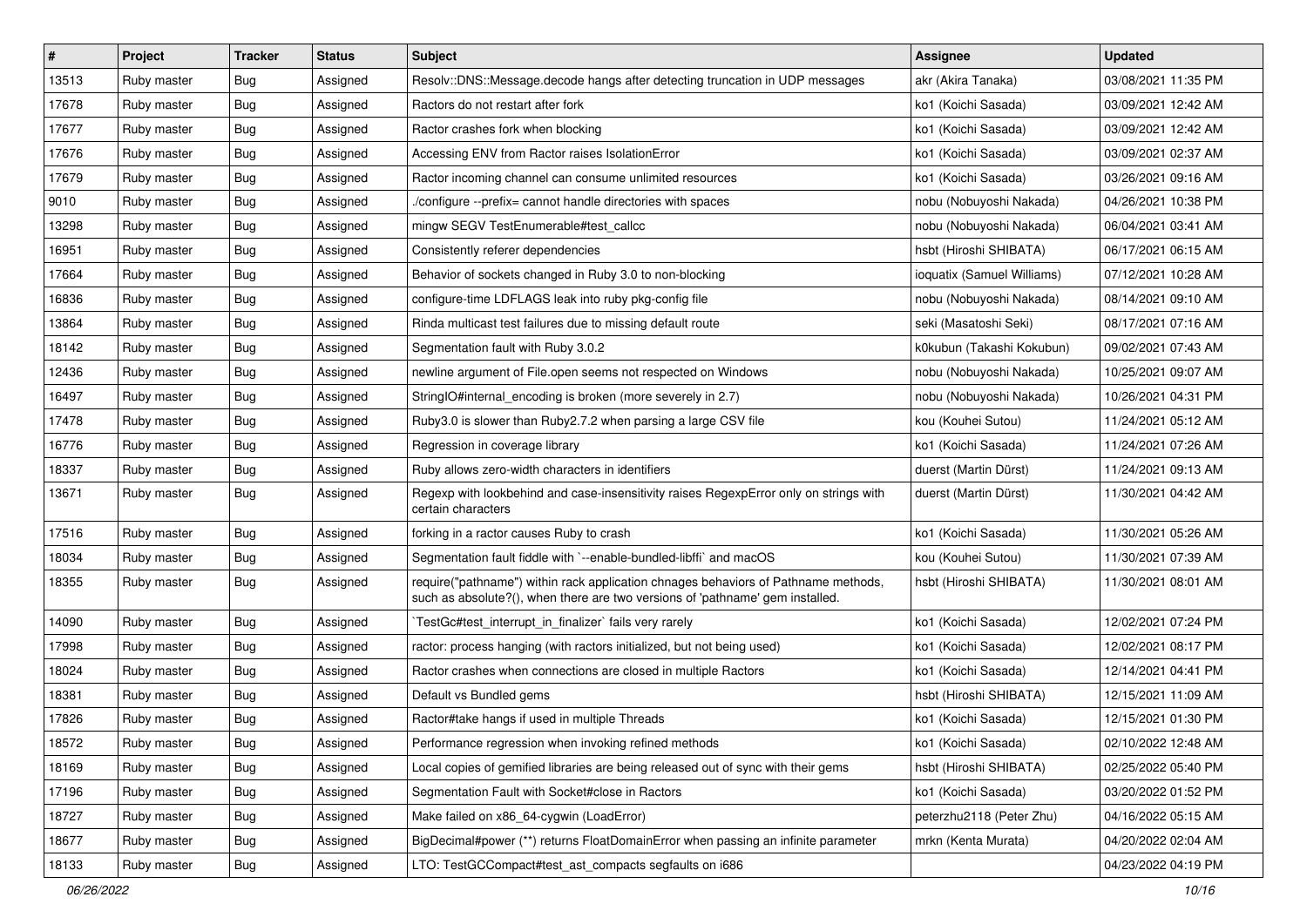| $\vert$ # | Project     | <b>Tracker</b> | <b>Status</b> | Subject                                                                                                                 | <b>Assignee</b>                       | <b>Updated</b>      |
|-----------|-------------|----------------|---------------|-------------------------------------------------------------------------------------------------------------------------|---------------------------------------|---------------------|
| 12442     | Ruby master | Bug            | Assigned      | TestArgf#test_textmode fails on cygwin                                                                                  | cruby-cygwin                          | 05/19/2022 08:20 AM |
| 12444     | Ruby master | <b>Bug</b>     | Assigned      | Segmentation fault when running TestException#test_machine_stackoverflow on cygwin                                      | cruby-cygwin                          | 05/19/2022 08:20 AM |
| 12445     | Ruby master | <b>Bug</b>     | Assigned      | Testing TestIO#test_open_fifo_does_not_block_other_threads results in deadlock on<br>cygwin                             | cruby-cygwin                          | 05/19/2022 08:20 AM |
| 12506     | Ruby master | <b>Bug</b>     | Assigned      | On cygwin, Feature #5994 does not work                                                                                  | cruby-cygwin                          | 05/19/2022 08:20 AM |
| 13999     | Ruby master | <b>Bug</b>     | Assigned      | Cygwin DDD ripper_state_lex.rb DDDDDDDD                                                                                 | cruby-cygwin                          | 05/19/2022 08:20 AM |
| 17882     | Ruby master | <b>Bug</b>     | Assigned      | bootstraptest/test_ractor.rb:224 segfaults on Cygwin                                                                    | cruby-cygwin                          | 05/19/2022 08:20 AM |
| 18790     | Ruby master | <b>Bug</b>     | Assigned      | cannot load such file -- digest (LoadError)                                                                             | hsbt (Hiroshi SHIBATA)                | 06/06/2022 12:41 AM |
| 18464     | Ruby master | <b>Bug</b>     | Assigned      | RUBY_INTERNAL_EVENT_NEWOBJ tracepoint causes an interpreter crash when<br>combined with Ractors                         | ko1 (Koichi Sasada)                   | 06/08/2022 08:25 AM |
| 14607     | Ruby master | <b>Bug</b>     | Assigned      | Fix use of the rb_profile_frames start parameter                                                                        | ko1 (Koichi Sasada)                   | 06/09/2022 06:12 AM |
| 8445      | Ruby master | <b>Bug</b>     | Assigned      | IO.open and IO#set_enconding does not support :fallback option                                                          | akr (Akira Tanaka)                    | 06/14/2022 06:02 AM |
| 18808     | Ruby master | <b>Bug</b>     | Assigned      | Cannot compile ruby 3.1.2 on powerpc64le-linux without disabling the jit features                                       | k0kubun (Takashi Kokubun)             | 06/20/2022 10:40 AM |
| 8083      | Ruby master | Feature        | Assigned      | Exit status is limited to one-byte values which is invalid for Windows                                                  | cruby-windows                         | 03/14/2013 08:26 PM |
| 7518      | Ruby master | Feature        | Assigned      | Fiddle::Pointer#to_str and Fiddle::Pointer#to_int should be removed                                                     | tenderlovemaking (Aaron<br>Patterson) | 08/15/2013 04:56 AM |
| 8959      | Ruby master | Feature        | Assigned      | Allow top level prepend                                                                                                 | nobu (Nobuyoshi Nakada)               | 10/16/2013 03:22 AM |
| 9755      | Ruby master | Feature        | Assigned      | Thread::Backtrace::Location#defined_class                                                                               | ko1 (Koichi Sasada)                   | 04/18/2014 09:22 AM |
| 9768      | Ruby master | Feature        | Assigned      | Method that is visible only within a certain module/class                                                               | matz (Yukihiro Matsumoto)             | 04/25/2014 06:43 AM |
| 9816      | Ruby master | Feature        | Assigned      | 00000000000000000000                                                                                                    | matz (Yukihiro Matsumoto)             | 10/28/2014 08:29 AM |
| 10481     | Ruby master | Feature        | Assigned      | Add "if" and "unless" clauses to rescue statements                                                                      | matz (Yukihiro Matsumoto)             | 01/18/2015 02:46 PM |
| 11028     | Ruby master | Feature        | Assigned      | standalone running single file ( zipped archives of ruby code) running **without<br>installation** using "gem install " | matz (Yukihiro Matsumoto)             | 04/04/2015 01:44 AM |
| 10782     | Ruby master | Feature        | Assigned      | Patch: Add constants for BigDecimal for ZERO, ONE, TEN                                                                  | mrkn (Kenta Murata)                   | 05/21/2015 08:13 AM |
| 10459     | Ruby master | Feature        | Assigned      | [PATCH] rfc3339 method for Time                                                                                         | akr (Akira Tanaka)                    | 05/21/2015 08:14 AM |
| 9830      | Ruby master | Feature        | Assigned      | Support for GOST private/public keys                                                                                    |                                       | 09/13/2015 03:10 AM |
| 6047      | Ruby master | Feature        | Assigned      | read_all: Grow buffer exponentially in generic case                                                                     |                                       | 09/13/2015 03:19 AM |
| 6133      | Ruby master | Feature        | Assigned      | SSLSocket <sup>[</sup> shutdown <sup>[11]</sup>                                                                         |                                       | 09/13/2015 03:22 AM |
| 6769      | Ruby master | Feature        | Assigned      | rbinstall.rb: install both src and batch files separetely                                                               | nobu (Nobuyoshi Nakada)               | 10/30/2015 12:38 PM |
| 8839      | Ruby master | Feature        | Assigned      | Class and module should return the class or module that was opened                                                      | matz (Yukihiro Matsumoto)             | 12/28/2015 08:36 AM |
| 7314      | Ruby master | Feature        | Assigned      | Convert Proc to Lambda doesn't work in MRI                                                                              | matz (Yukihiro Matsumoto)             | 05/21/2016 09:15 AM |
| 12281     | Ruby master | Feature        | Assigned      | Allow lexically scoped use of refinements with `using {}` block syntax                                                  | shugo (Shugo Maeda)                   | 06/13/2016 07:44 AM |
| 6265      | Ruby master | Feature        | Assigned      | Remove 'useless' 'concatenation' syntax                                                                                 | naruse (Yui NARUSE)                   | 08/10/2016 02:36 AM |
| 12497     | Ruby master | Feature        | Assigned      | GMP version of divmod may be slower                                                                                     | akr (Akira Tanaka)                    | 08/10/2016 03:11 AM |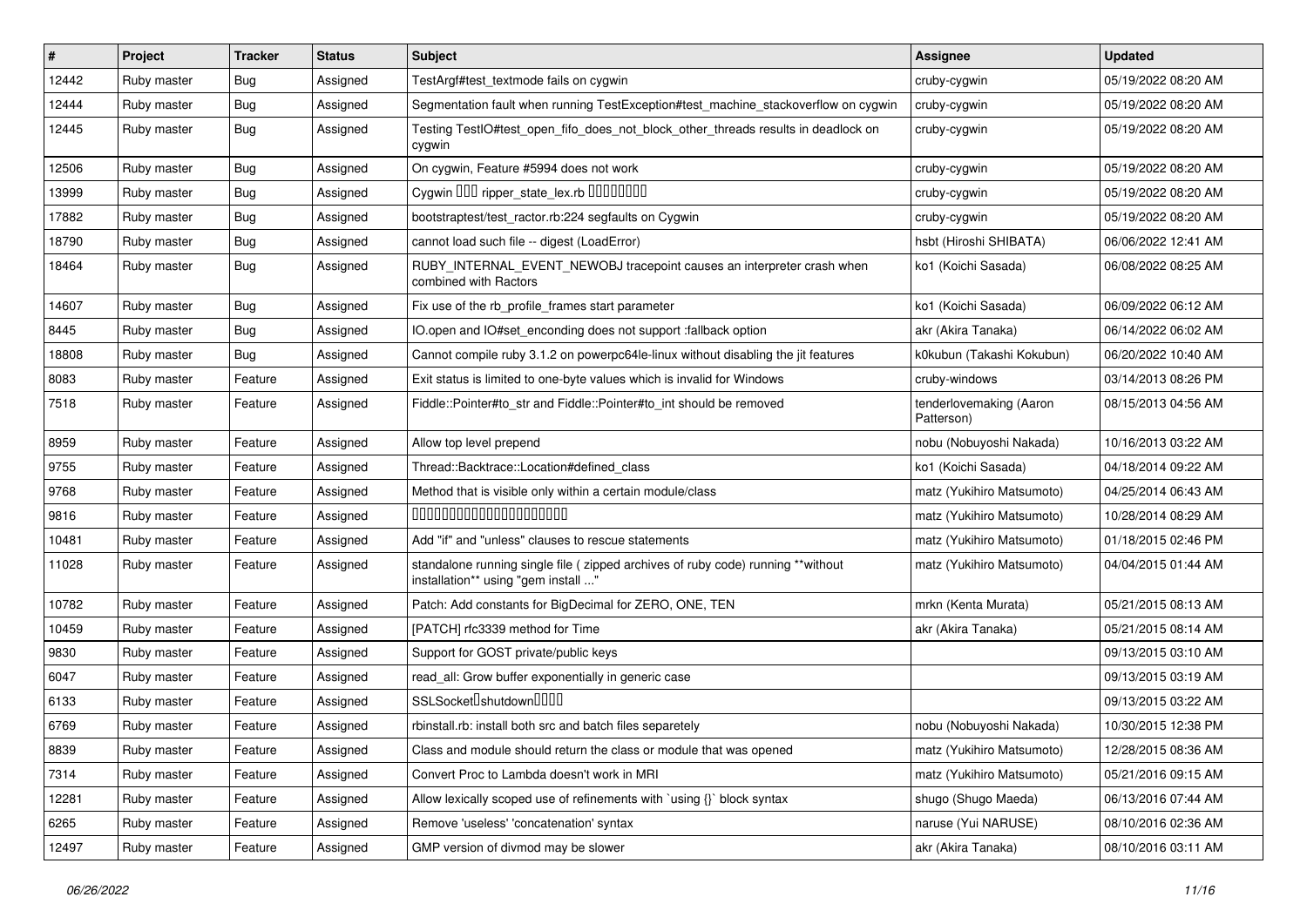| #     | <b>Project</b> | <b>Tracker</b> | <b>Status</b> | Subject                                                                                          | <b>Assignee</b>                     | <b>Updated</b>      |
|-------|----------------|----------------|---------------|--------------------------------------------------------------------------------------------------|-------------------------------------|---------------------|
| 6842  | Ruby master    | Feature        | Assigned      | Add Optional Arguments to String#strip                                                           | matz (Yukihiro Matsumoto)           | 08/24/2016 05:50 AM |
| 12653 | Ruby master    | Feature        | Assigned      | Use wide WinAPI for rb_w32_getcwd                                                                | usa (Usaku NAKAMURA)                | 09/12/2016 06:35 AM |
| 12848 | Ruby master    | Feature        | Assigned      | Crazy idea: Allow regex definition for methods (Do not take it seriously please)                 |                                     | 10/18/2016 12:17 AM |
| 12676 | Ruby master    | Feature        | Assigned      | Significant performance increase, and code conciseness, for prime_division method in<br>prime.rb | marcandre (Marc-Andre<br>Lafortune) | 11/18/2016 03:46 PM |
| 8960  | Ruby master    | Feature        | Assigned      | Add Exception#backtrace_locations                                                                | ko1 (Koichi Sasada)                 | 11/25/2016 02:15 PM |
| 12813 | Ruby master    | Feature        | Assigned      | Calling chunk_while, slice_after, slice_before, slice_when with no block                         | matz (Yukihiro Matsumoto)           | 12/06/2016 12:58 PM |
| 13047 | Ruby master    | Feature        | Assigned      | Use String literal instead of `String#+` for multiline pretty-printing of multiline strings      | akr (Akira Tanaka)                  | 02/22/2017 07:09 AM |
| 13388 | Ruby master    | Feature        | Assigned      | gc.c: Add GC.get_parameters and .set_parameters                                                  | ko1 (Koichi Sasada)                 | 03/30/2017 10:52 AM |
| 13252 | Ruby master    | Feature        | Assigned      | C API for creating strings without copying                                                       | ko1 (Koichi Sasada)                 | 04/17/2017 07:22 AM |
| 13577 | Ruby master    | Feature        | Assigned      | Digest file accidentally receives File object but uses file path                                 | nobu (Nobuyoshi Nakada)             | 05/20/2017 06:50 PM |
| 13721 | Ruby master    | Feature        | Assigned      | [PATCH] net/imap: dedupe attr keys in Net::IMAP::FetchData                                       | normalperson (Eric Wong)            | 07/27/2017 09:51 AM |
| 13516 | Ruby master    | Feature        | Assigned      | Improve the text of the circular require warning                                                 | nobu (Nobuyoshi Nakada)             | 08/31/2017 05:49 AM |
| 13221 | Ruby master    | Feature        | Assigned      | [PATCH] gems/bundled_gems: add "curses" RubyGem                                                  | naruse (Yui NARUSE)                 | 09/25/2017 06:32 PM |
| 13610 | Ruby master    | Feature        | Assigned      | IPAddr doesn't provide helpful methods to get the subnet or IP address                           | knu (Akinori MUSHA)                 | 10/20/2017 01:13 AM |
| 11955 | Ruby master    | Feature        | Assigned      | Expose Object that Receives logs in Logger                                                       | sonots (Naotoshi Seo)               | 11/09/2017 11:35 AM |
| 14066 | Ruby master    | Feature        | Assigned      | Add CAA DNS RR on Resolv                                                                         | akr (Akira Tanaka)                  | 11/10/2017 06:50 AM |
| 2324  | Ruby master    | Feature        | Assigned      | Dir instance methods for relative path                                                           | nobu (Nobuyoshi Nakada)             | 12/25/2017 05:58 PM |
| 3608  | Ruby master    | Feature        | Assigned      | Enhancing Pathname#each_child to be lazy                                                         | akr (Akira Tanaka)                  | 12/25/2017 06:14 PM |
| 3731  | Ruby master    | Feature        | Assigned      | Easier Embedding API for Ruby                                                                    | ko1 (Koichi Sasada)                 | 12/25/2017 06:14 PM |
| 3953  | Ruby master    | Feature        | Assigned      | TCPSocket / UDPSocket do not accept IPAddr objects.                                              | knu (Akinori MUSHA)                 | 12/25/2017 06:14 PM |
| 4247  | Ruby master    | Feature        | Assigned      | New features for Array#sample, Array#choice                                                      | mame (Yusuke Endoh)                 | 12/25/2017 06:14 PM |
| 4464  | Ruby master    | Feature        | Assigned      | [PATCH] add Fcntl::Flock object for easier use of POSIX file locks                               | kosaki (Motohiro KOSAKI)            | 12/25/2017 06:14 PM |
| 4514  | Ruby master    | Feature        | Assigned      | #deep_clone and #deep_dup for Objects                                                            | matz (Yukihiro Matsumoto)           | 12/25/2017 06:14 PM |
| 4521  | Ruby master    | Feature        | Assigned      | NoMethodError#message may take very long to execute                                              | matz (Yukihiro Matsumoto)           | 12/25/2017 06:14 PM |
| 4592  | Ruby master    | Feature        | Assigned      | Tempfile0000000                                                                                  | matz (Yukihiro Matsumoto)           | 12/25/2017 06:14 PM |
| 4818  | Ruby master    | Feature        | Assigned      | Add method marshalable?                                                                          | matz (Yukihiro Matsumoto)           | 12/25/2017 06:15 PM |
| 4924  | Ruby master    | Feature        | Assigned      | mkmf have_header fails with C++ headers                                                          | nobu (Nobuyoshi Nakada)             | 12/25/2017 06:15 PM |
| 5064  | Ruby master    | Feature        | Assigned      | HTTP user-agent class                                                                            | matz (Yukihiro Matsumoto)           | 12/25/2017 06:15 PM |
| 5133  | Ruby master    | Feature        | Assigned      | Array#unzip as an alias of Array#transpose                                                       | mrkn (Kenta Murata)                 | 12/25/2017 06:15 PM |
| 5310  | Ruby master    | Feature        | Assigned      | Integral objects                                                                                 | mrkn (Kenta Murata)                 | 12/25/2017 06:15 PM |
| 5389  | Ruby master    | Feature        | Assigned      | New method Enumerator#iterate                                                                    | matz (Yukihiro Matsumoto)           | 12/25/2017 06:15 PM |
| 5434  | Ruby master    | Feature        | Assigned      | Allow per-class whitelisting of methods safe to expose through DRb                               | seki (Masatoshi Seki)               | 12/25/2017 06:15 PM |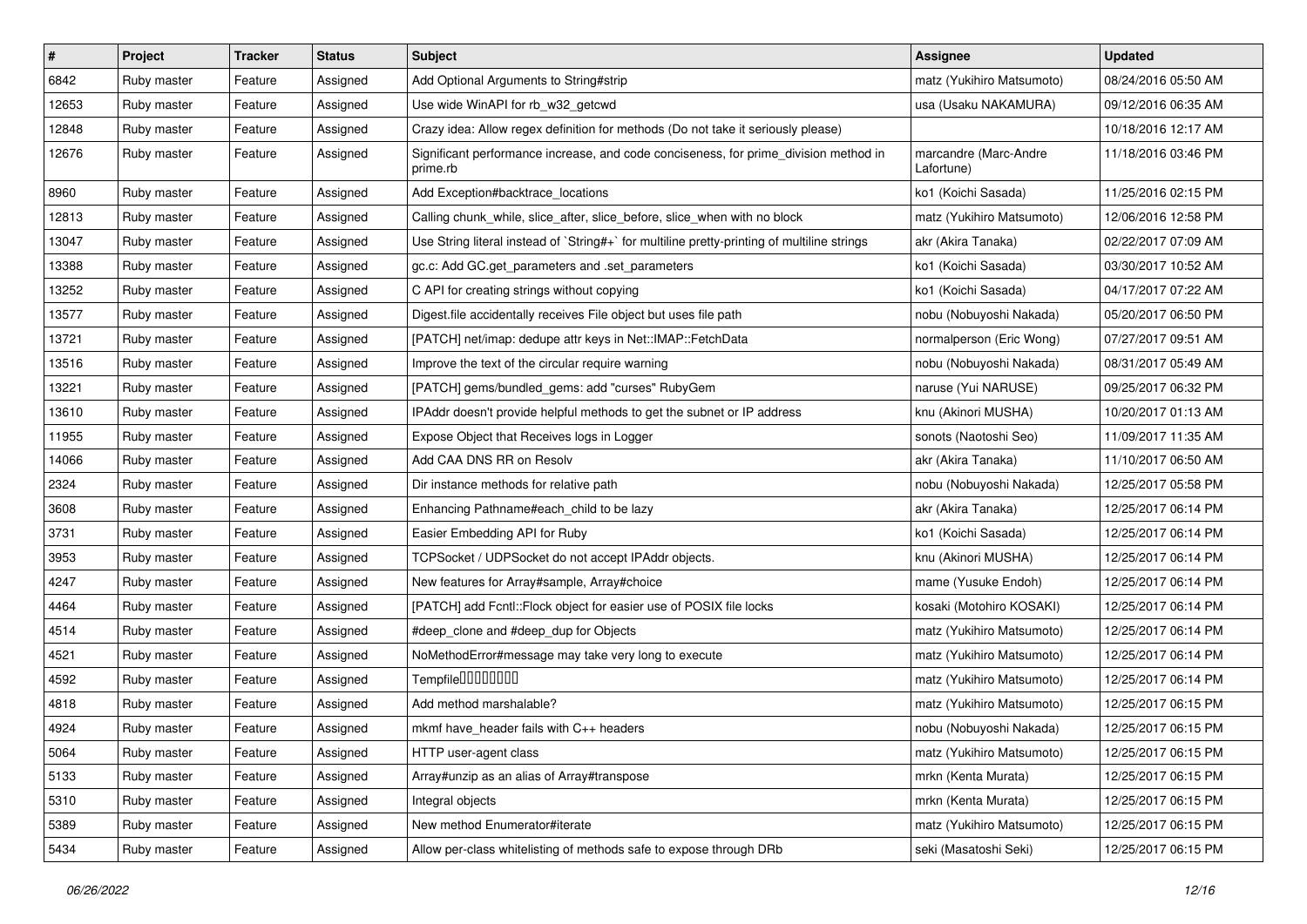| $\pmb{\#}$ | Project     | <b>Tracker</b> | <b>Status</b> | <b>Subject</b>                                                                              | <b>Assignee</b>           | <b>Updated</b>      |
|------------|-------------|----------------|---------------|---------------------------------------------------------------------------------------------|---------------------------|---------------------|
| 5445       | Ruby master | Feature        | Assigned      | Need RUBYOPT - r before ARGV - r                                                            | matz (Yukihiro Matsumoto) | 12/25/2017 06:15 PM |
| 5461       | Ruby master | Feature        | Assigned      | Add pipelining to Net::HTTP                                                                 | naruse (Yui NARUSE)       | 12/25/2017 06:15 PM |
| 5558       | Ruby master | Feature        | Assigned      | String#% strange arity errors                                                               | matz (Yukihiro Matsumoto) | 12/25/2017 06:15 PM |
| 5582       | Ruby master | Feature        | Assigned      | Allow clone of singleton methods on a BasicObject                                           | matz (Yukihiro Matsumoto) | 12/25/2017 06:15 PM |
| 5643       | Ruby master | Feature        | Assigned      | require/load options and binding option                                                     | matz (Yukihiro Matsumoto) | 12/25/2017 06:15 PM |
| 5654       | Ruby master | Feature        | Assigned      | Introduce global lock to avoid concurrent require                                           | nahi (Hiroshi Nakamura)   | 12/25/2017 06:15 PM |
| 5741       | Ruby master | Feature        | Assigned      | Secure Erasure of Passwords                                                                 | matz (Yukihiro Matsumoto) | 12/25/2017 06:15 PM |
| 5749       | Ruby master | Feature        | Assigned      | new method String#match_all needed                                                          | matz (Yukihiro Matsumoto) | 12/25/2017 06:15 PM |
| 5970       | Ruby master | Feature        | Assigned      | Add Enumerable#join with same semantics as Array#join                                       | matz (Yukihiro Matsumoto) | 12/25/2017 06:15 PM |
| 6277       | Ruby master | Feature        | Assigned      | Hash#convert_key                                                                            | matz (Yukihiro Matsumoto) | 12/25/2017 06:15 PM |
| 6293       | Ruby master | Feature        | Assigned      | new queue / blocking queues                                                                 | matz (Yukihiro Matsumoto) | 12/25/2017 06:15 PM |
| 6317       | Ruby master | Feature        | Assigned      | Range#cover?000000Range00000000000000000000                                                 | matz (Yukihiro Matsumoto) | 12/25/2017 06:15 PM |
| 6337       | Ruby master | Feature        | Assigned      | FileUtils#sync                                                                              | matz (Yukihiro Matsumoto) | 12/25/2017 06:15 PM |
| 6354       | Ruby master | Feature        | Assigned      | Remove escape (break/return/redo/next support) from class/module scope                      | matz (Yukihiro Matsumoto) | 12/25/2017 06:15 PM |
| 6376       | Ruby master | Feature        | Assigned      | Feature lookup and checking if feature is loaded                                            | matz (Yukihiro Matsumoto) | 12/25/2017 06:15 PM |
| 6413       | Ruby master | Feature        | Assigned      | Make Dir.entries default to Dir.entries(Dir.pwd)                                            | matz (Yukihiro Matsumoto) | 12/25/2017 06:15 PM |
| 6445       | Ruby master | Feature        | Assigned      | request for default length/position on string index                                         | matz (Yukihiro Matsumoto) | 12/25/2017 06:15 PM |
| 6611       | Ruby master | Feature        | Assigned      | Comments requested on implementation of set_parse_func                                      | matz (Yukihiro Matsumoto) | 12/25/2017 06:15 PM |
| 6613       | Ruby master | Feature        | Assigned      | VT_RECORD, IRecordInfo Support in WIN32OLE                                                  | suke (Masaki Suketa)      | 12/25/2017 06:15 PM |
| 6648       | Ruby master | Feature        | Assigned      | Provide a standard API for retrieving all command-line flags passed to Ruby                 | matz (Yukihiro Matsumoto) | 12/25/2017 06:15 PM |
| 6671       | Ruby master | Feature        | Assigned      | File.split_all and File.split_root                                                          | matz (Yukihiro Matsumoto) | 12/25/2017 06:15 PM |
| 6682       | Ruby master | Feature        | Assigned      | Add a method to return an instance attached by a singleton class                            | shyouhei (Shyouhei Urabe) | 12/25/2017 06:15 PM |
| 6694       | Ruby master | Feature        | Assigned      | Thread.new without block.                                                                   | ko1 (Koichi Sasada)       | 12/25/2017 06:15 PM |
| 6695       | Ruby master | Feature        | Assigned      | Configuration for Thread/Fiber creation                                                     | ko1 (Koichi Sasada)       | 12/25/2017 06:15 PM |
| 6802       | Ruby master | Feature        | Assigned      | String#scan should have equivalent yielding MatchData                                       | matz (Yukihiro Matsumoto) | 12/25/2017 06:15 PM |
| 6811       | Ruby master | Feature        | Assigned      | File, Dir and FileUtils should have bang-versions of singleton methods that fails silently  | matz (Yukihiro Matsumoto) | 12/25/2017 06:15 PM |
| 6857       | Ruby master | Feature        | Assigned      | bigdecimal/math BigMath.E/BigMath.exp R. P. Feynman inspired optimization                   | mrkn (Kenta Murata)       | 12/25/2017 06:15 PM |
| 6973       | Ruby master | Feature        | Assigned      | Add an #integral? method to Numeric to test for whole-number values                         | mrkn (Kenta Murata)       | 12/25/2017 06:15 PM |
| 7086       | Ruby master | Feature        | Assigned      | Condition Variable#wait has meaningless return value                                        | kosaki (Motohiro KOSAKI)  | 12/25/2017 06:15 PM |
| 7087       | Ruby master | Feature        | Assigned      | ::ConditionVariable#wait does not work with Monitor because Monitor#sleep does not<br>exist | matz (Yukihiro Matsumoto) | 12/25/2017 06:15 PM |
| 7121       | Ruby master | Feature        | Assigned      | Extending the use of `require'                                                              | matz (Yukihiro Matsumoto) | 12/25/2017 06:15 PM |
| 7132       | Ruby master | Feature        | Assigned      | Alternation between named / ordered method arguments and aliases for method<br>arguments.   | matz (Yukihiro Matsumoto) | 12/25/2017 06:15 PM |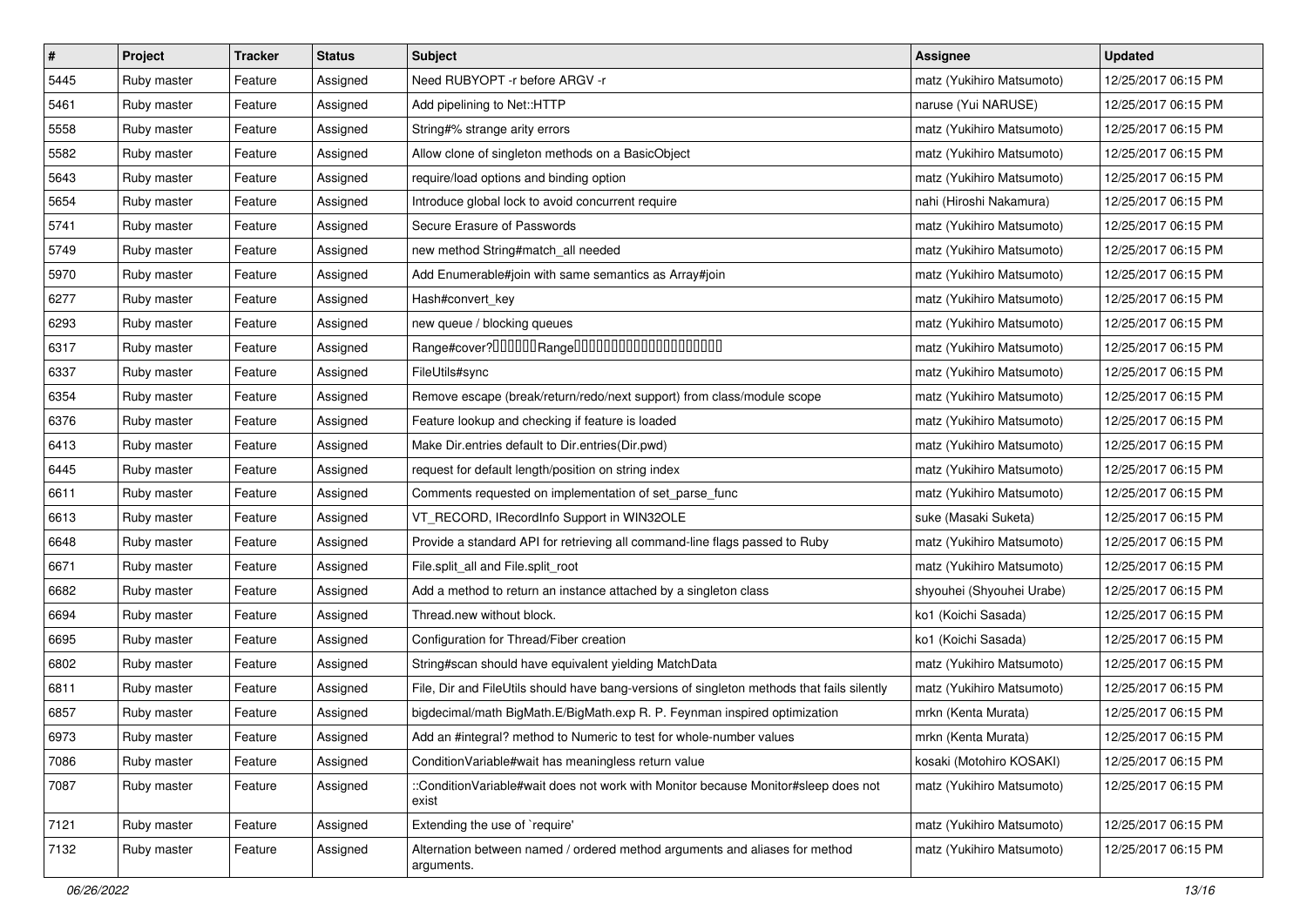| #     | Project     | <b>Tracker</b> | <b>Status</b> | Subject                                                                            | <b>Assignee</b>                       | <b>Updated</b>      |
|-------|-------------|----------------|---------------|------------------------------------------------------------------------------------|---------------------------------------|---------------------|
| 7321  | Ruby master | Feature        | Assigned      | Newton.#nsolve 00 2 0000000000                                                     | mrkn (Kenta Murata)                   | 12/25/2017 06:15 PM |
| 7349  | Ruby master | Feature        | Assigned      | Struct#inspect needs more meaningful output                                        | matz (Yukihiro Matsumoto)             | 12/25/2017 06:15 PM |
| 7362  | Ruby master | Feature        | Assigned      | Adding Pathname#start_with?                                                        | akr (Akira Tanaka)                    | 12/25/2017 06:15 PM |
| 7436  | Ruby master | Feature        | Assigned      | Allow for a "granularity" flag for backtrace_locations                             | matz (Yukihiro Matsumoto)             | 12/25/2017 06:15 PM |
| 7488  | Ruby master | Feature        | Assigned      | Receiving object_id in object creation probes                                      | tenderlovemaking (Aaron<br>Patterson) | 12/25/2017 06:15 PM |
| 7503  | Ruby master | Feature        | Assigned      | make timeout.rb async-interrupt safe by default                                    | matz (Yukihiro Matsumoto)             | 12/25/2017 06:15 PM |
| 7532  | Ruby master | Feature        | Assigned      | Hardcoded compiler location                                                        | nobu (Nobuyoshi Nakada)               | 12/25/2017 06:15 PM |
| 7739  | Ruby master | Feature        | Assigned      | Define Hash#  as Hash#reverse_merge in Rails                                       | matz (Yukihiro Matsumoto)             | 12/25/2017 06:15 PM |
| 8016  | Ruby master | Feature        | Assigned      | Alias FILE and LINE as methods                                                     | matz (Yukihiro Matsumoto)             | 12/25/2017 06:15 PM |
| 8042  | Ruby master | Feature        | Assigned      | Add Addrinfo#socket to create a socket that is not connected or bound              | matz (Yukihiro Matsumoto)             | 12/25/2017 06:15 PM |
| 8295  | Ruby master | Feature        | Assigned      | Float I Rational 0000000000000 BigDecimal 0000000                                  | mrkn (Kenta Murata)                   | 12/25/2017 06:15 PM |
| 8536  | Ruby master | Feature        | Assigned      | Implement is_numeric? family of methods                                            | matz (Yukihiro Matsumoto)             | 12/25/2017 06:15 PM |
| 8576  | Ruby master | Feature        | Assigned      | Add optimized method type for constant value methods                               | ko1 (Koichi Sasada)                   | 12/25/2017 06:15 PM |
| 8850  | Ruby master | Feature        | Assigned      | Convert Rational to decimal string                                                 | matz (Yukihiro Matsumoto)             | 12/25/2017 06:15 PM |
| 9020  | Ruby master | Feature        | Assigned      | Net::HTTPResponse predicate/query methods                                          | naruse (Yui NARUSE)                   | 12/25/2017 06:15 PM |
| 13508 | Ruby master | Feature        | Assigned      | How remove/refactor code related mathn library.                                    | hsbt (Hiroshi SHIBATA)                | 12/25/2017 06:15 PM |
| 2294  | Ruby master | Feature        | Assigned      | [PATCH] ruby_bind_stack() to embed Ruby in coroutine                               | ko1 (Koichi Sasada)                   | 01/05/2018 09:00 PM |
| 7412  | Ruby master | Feature        | Assigned      | Pathname#relative_path_from does not support mixed directory separators on windows | akr (Akira Tanaka)                    | 01/05/2018 09:00 PM |
| 8047  | Ruby master | Feature        | Assigned      | IPAddr makes host address with netmask                                             | knu (Akinori MUSHA)                   | 01/05/2018 09:00 PM |
| 8678  | Ruby master | Feature        | Assigned      | Allow invalid string to work with regexp                                           | matz (Yukihiro Matsumoto)             | 01/05/2018 09:00 PM |
| 10038 | Ruby master | Feature        | Assigned      | Extend ObjectSpace.dump to expose buffer addresses for String and Array            | tmm1 (Aman Karmani)                   | 01/05/2018 09:01 PM |
| 10129 | Ruby master | Feature        | Assigned      | More descriptive error message for failed net/http requests                        | akr (Akira Tanaka)                    | 01/05/2018 09:01 PM |
| 4831  | Ruby master | Feature        | Assigned      | Integer#prime_factors                                                              | yugui (Yuki Sonoda)                   | 01/23/2018 08:09 AM |
| 5129  | Ruby master | Feature        | Assigned      | Create a core class "FileArray" and make "ARGF" its instance                       | matz (Yukihiro Matsumoto)             | 01/23/2018 02:02 PM |
| 14412 | Ruby master | Feature        | Assigned      | DRb UNIX on local machine: add support for getpeereid()                            | seki (Masatoshi Seki)                 | 01/28/2018 12:51 PM |
| 12656 | Ruby master | Feature        | Assigned      | Expand short paths with File.expand path                                           | cruby-windows                         | 01/31/2018 02:31 PM |
| 4824  | Ruby master | Feature        | Assigned      | Provide method Kernel#executed?                                                    | matz (Yukihiro Matsumoto)             | 03/05/2018 04:57 AM |
| 5007  | Ruby master | Feature        | Assigned      | Proc#call_under: Unifying instance_eval and instance_exec                          | matz (Yukihiro Matsumoto)             | 04/19/2018 07:57 AM |
| 5617  | Ruby master | Feature        | Assigned      | Allow install RubyGems into dediceted directory                                    | hsbt (Hiroshi SHIBATA)                | 05/16/2018 09:15 AM |
| 2631  | Ruby master | Feature        | Assigned      | Allow IO#reopen to take a block                                                    | Glass_saga (Masaki Matsushita)        | 05/24/2018 01:22 PM |
| 7580  | Ruby master | Feature        | Assigned      | Range translation                                                                  | matz (Yukihiro Matsumoto)             | 06/11/2018 09:51 AM |
| 12639 | Ruby master | Feature        | Assigned      | Speed up require in RubyGems by 5x                                                 | hsbt (Hiroshi SHIBATA)                | 07/26/2018 02:12 AM |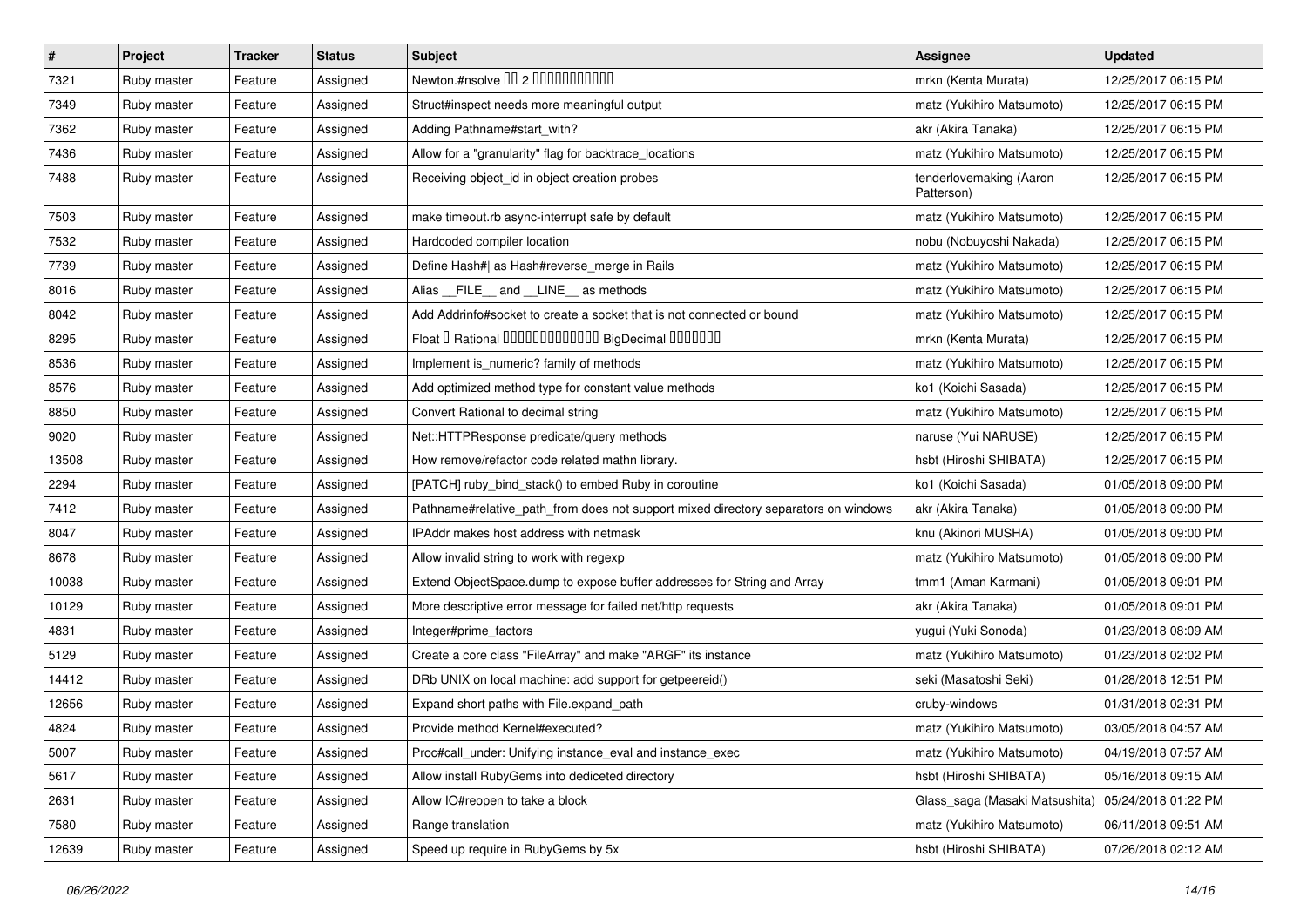| $\vert$ # | Project     | <b>Tracker</b> | <b>Status</b> | <b>Subject</b>                                                                  | <b>Assignee</b>                | <b>Updated</b>      |
|-----------|-------------|----------------|---------------|---------------------------------------------------------------------------------|--------------------------------|---------------------|
| 13534     | Ruby master | Feature        | Assigned      | Checking installation results of default gems                                   | hsbt (Hiroshi SHIBATA)         | 07/26/2018 02:16 AM |
| 11625     | Ruby master | Feature        | Assigned      | Unlock GVL for SHA1 calculations                                                |                                | 09/25/2018 11:26 AM |
| 5945      | Ruby master | Feature        | Assigned      | Add the ability to mark a at_exit as process-local.                             | matz (Yukihiro Matsumoto)      | 10/10/2018 08:29 AM |
| 11527     | Ruby master | Feature        | Assigned      | IPAddr#mask_addr isn't a method                                                 | knu (Akinori MUSHA)            | 11/07/2018 04:12 PM |
| 14397     | Ruby master | Feature        | Assigned      | public, protected and private should return their arguments instead of self     | matz (Yukihiro Matsumoto)      | 12/10/2018 07:08 AM |
| 6012      | Ruby master | Feature        | Assigned      | Proc#source_location also return the column                                     | nobu (Nobuyoshi Nakada)        | 02/12/2019 07:49 AM |
| 13821     | Ruby master | Feature        | Assigned      | Allow fibers to be resumed across threads                                       | ko1 (Koichi Sasada)            | 02/15/2019 10:09 AM |
| 15047     | Ruby master | Feature        | Assigned      | Documentation and more functions for Hash functions in C API                    |                                | 03/20/2019 01:24 AM |
| 7148      | Ruby master | Feature        | Assigned      | Improved Tempfile w/o DelegateClass                                             | Glass_saga (Masaki Matsushita) | 03/27/2019 09:51 AM |
| 15166     | Ruby master | Feature        | Assigned      | 2.5 times faster implementation than current gcd implmentation                  | watson1978 (Shizuo Fujita)     | 04/26/2019 09:12 PM |
| 6590      | Ruby master | Feature        | Assigned      | Dealing with bigdecimal, etc gems in JRuby                                      | hsbt (Hiroshi SHIBATA)         | 05/15/2019 08:33 PM |
| 5764      | Ruby master | Feature        | Assigned      | Net::HTTP should assume HTTP/0.9 on unexpected responses                        | naruse (Yui NARUSE)            | 07/15/2019 05:06 PM |
| 12354     | Ruby master | Feature        | Assigned      | PKey::EC Can't output public key pem when private key exists                    | rhenium (Kazuki Yamaguchi)     | 07/24/2019 10:57 PM |
| 15878     | Ruby master | Feature        | Assigned      | Make exit faster by not running GC                                              | ko1 (Koichi Sasada)            | 07/29/2019 07:48 AM |
| 16012     | Ruby master | Feature        | Assigned      | Add a (small) test-install suite?                                               | hsbt (Hiroshi SHIBATA)         | 07/30/2019 08:13 AM |
| 16027     | Ruby master | Feature        | Assigned      | Update Ruby's dtrace / USDT API to match what is exposed via the TracePoint API | ko1 (Koichi Sasada)            | 08/03/2019 02:41 AM |
| 15939     | Ruby master | Feature        | Assigned      | Dump symbols reference to their fstr in ObjectSpace.dump()                      | ko1 (Koichi Sasada)            | 08/08/2019 09:38 PM |
| 8126      | Ruby master | Feature        | Assigned      | OpenSSL::SSL::SSLSocket does not define #recv and #send messages                | rhenium (Kazuki Yamaguchi)     | 08/08/2019 11:05 PM |
| 9235      | Ruby master | Feature        | Assigned      | Documentation for commercial support                                            | zzak (Zachary Scott)           | 08/10/2019 02:55 PM |
| 4539      | Ruby master | Feature        | Assigned      | Array#zip_with                                                                  | matz (Yukihiro Matsumoto)      | 11/28/2019 08:23 AM |
| 15239     | Ruby master | Feature        | Assigned      | [patch] test-spec win32ole                                                      | suke (Masaki Suketa)           | 12/29/2019 01:04 PM |
| 5781      | Ruby master | Feature        | Assigned      | Query attributes (attribute methods ending in `?` mark)                         | matz (Yukihiro Matsumoto)      | 01/10/2020 06:34 AM |
| 13604     | Ruby master | Feature        | Assigned      | Exposing alternative interface of readline                                      | aycabta (aycabta.)             | 01/20/2020 05:34 AM |
| 15371     | Ruby master | Feature        | Assigned      | IRB with ARGV                                                                   | aycabta (aycabta .)            | 02/14/2020 11:35 AM |
| 11816     | Ruby master | Feature        | Assigned      | Partial safe navigation operator                                                | matz (Yukihiro Matsumoto)      | 04/14/2020 08:02 AM |
| 16350     | Ruby master | Feature        | Assigned      | ArithmeticSequence#member? can result in infinite loop                          | mrkn (Kenta Murata)            | 05/29/2020 10:26 PM |
| 16963     | Ruby master | Feature        | Assigned      | Remove English.rb from Ruby 2.8/3.0                                             | hsbt (Hiroshi SHIBATA)         | 06/19/2020 09:48 AM |
| 6596      | Ruby master | Feature        | Assigned      | New method `Array#indexes`                                                      | matz (Yukihiro Matsumoto)      | 07/29/2020 01:41 AM |
| 17111     | Ruby master | Feature        | Assigned      | Improve performance of Net::HTTPHeader#set form by 40%                          | naruse (Yui NARUSE)            | 08/10/2020 05:36 AM |
| 15281     | Ruby master | Feature        | Assigned      | Speed up Set#intersect with size check.                                         | knu (Akinori MUSHA)            | 08/11/2020 02:43 AM |
| 6309      | Ruby master | Feature        | Assigned      | Add a reference queue for weak references                                       | matz (Yukihiro Matsumoto)      | 08/23/2020 09:07 PM |
| 14476     | Ruby master | Feature        | Assigned      | Adding same_all? for checking whether all items in an Array are same            | mrkn (Kenta Murata)            | 08/28/2020 01:10 PM |
| 14737     | Ruby master | Feature        | Assigned      | Split default gems into separate directory structure                            | hsbt (Hiroshi SHIBATA)         | 09/02/2020 06:00 PM |